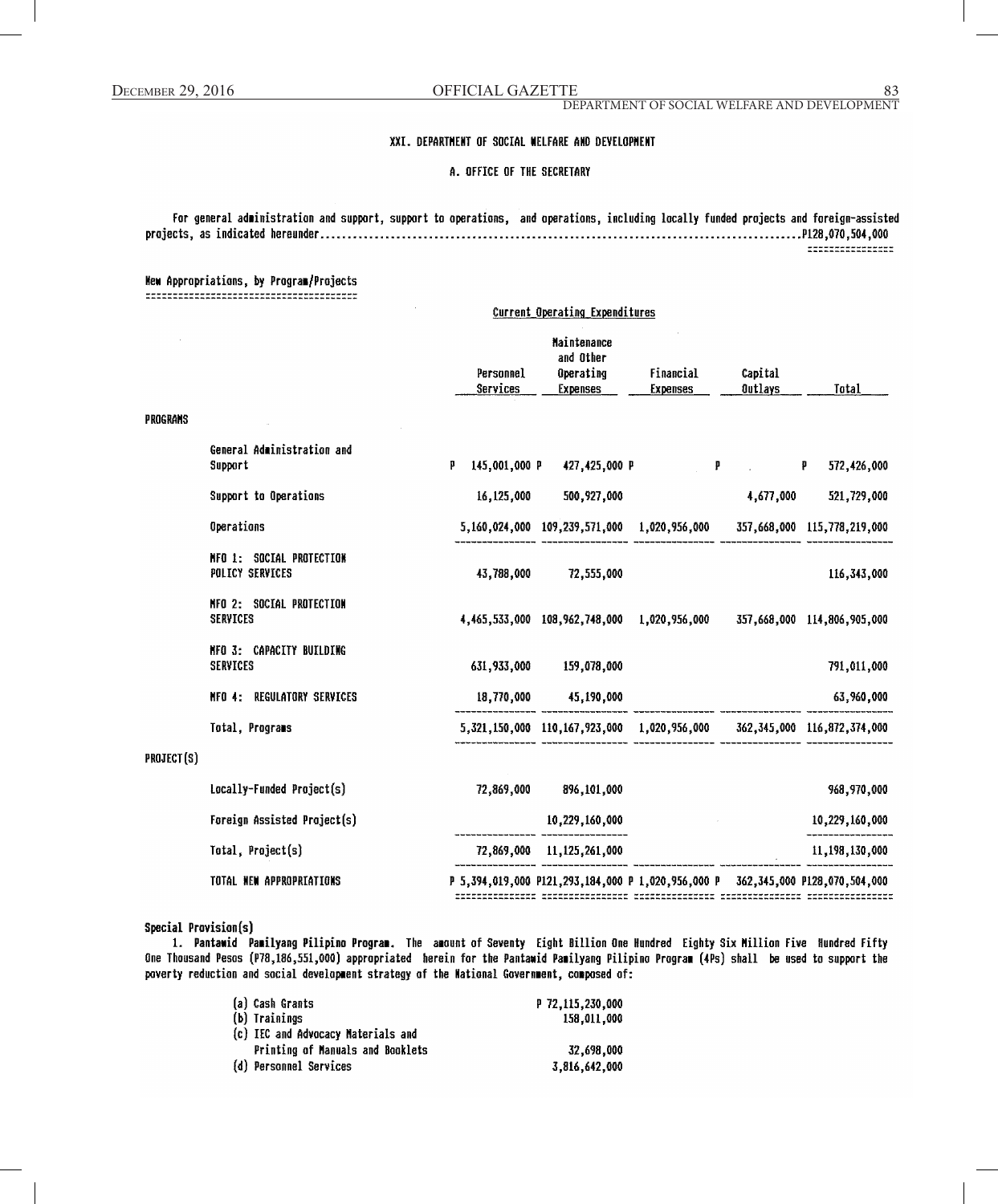| (e) Administrative Expenses    | 305,145,000      |
|--------------------------------|------------------|
| (f) Cost of Service            | 820,548,000      |
| (g) Bank Service Fees          | 695,276,000      |
| (h) Monitoring and Evaluation/ |                  |
| Spot checks                    | 243,001,000      |
|                                |                  |
| Total                          | P 78,186,551,000 |
|                                |                  |

The 4Ps shall cover the following beneficiaries, as determined by DSWD: (i) those registered in Pantawid Pamilya Information System; (ii) victims of natural and man-made disasters rendered homeless and with no means of livelihood; (iii) indigenous peoples in geographically isolated and disadvantaged areas; (iv) homeless street families; and (v) transitioning household beneficiaries of 4Ps, whose level of well-being have improved but still at high risk of subsequently falling back into survival level as they precariously live with little or no buffer against economic shocks.

Transitioning household beneficiaries shall continue to receive educational grants under Pantawid Pamilya and other Social Protection Programs such as, but not limited to, livelihood assistance and health services thru Philhealth.

The abovementioned beneficiaries shall be entitled to an additional cash grant as Rice Assistance/Subsidy which amount is included as part of the Seventy Two Billion One Hundred Fifteen Million Two Hundred Thirty Thousand Pesos (P72,115,230,000) cash grant herein appropriated.

The DSWD shall provide beneficiaries direct and secure access to cash grants through an authorized government depository bank (AGDB). In case there is no AGDB in the locality, the DSMD may enter into contracts with rural banks, thrift banks, cooperative banks and institutions engaged in money remittances duly accredited by the BSP.

The DSMD shall submit to the DBM, the Speaker of the House of Representatives, the President of the Senate of the Philippines, the House Committee on Appropriations and the Senate Committee on Finance, either in printed form or by way of electronic document, quarterly reports on the financial and physical accomplishments, including the status of implementation per program component and list of beneficiaries per LGU. The Secretary of Social Welfare and Development and the Agency's web administrator or his/her equivalent shall be responsible for ensuring that said quarterly reports are likewise posted on the DSMD website.

2. Social Pension for Indigent Senior Citizens. The amount of Seventeen Billion Mine Hundred Forty Million Two Hundred Fifty Eight Thousand Pesos (P17,940,258,000) appropriated herein for the social pension of indigent senior citizens shall be used for the monthly stipend of Five Hundred Pesos (P500) to senior citizen-beneficiaries, as determined by DSMD. In no case shall more than seven percent (7%) of said amount be used for administrative expenses.

The DSWD shall ensure that the stipend shall be given directly to senior citizen-beneficiaries. In case the senior citizen-beneficiaries are not capable of personally receiving the stipend for health or safety reasons, as verified by the DSMD, it may engage the services of money remittance companies duly accredited by the BSP and other secured means of money remittance as determined by the DSMD.

The DSWD shall submit to the DBM, the Speaker of the House of Representatives, the President of the Senate of the Philippines, the House Committee on Appropriations and the Senate Committee on Finance, either in printed form or by way of electronic document, quarterly reports on the financial and physical accomplishments. The Secretary of Social Welfare and Development and the Agency's web administrator or his/her equivalent shall be responsible for ensuring that said quarterly reports are likewise posted on the DSWD website.

3. Trust Receipts from the Proceeds from the Sale of the Welfareville Property. Proceeds derived from the sale of the Welfareville Property net of lawful expenses, including the cost of relocation of the National Center for Mental Health, Center for Health Development-Mational Capital Region and the DOJ Correctional Institution for Momen shall be used to promote the welfare of indigent children, constituted as the Children's Welfare and Development Fund in accordance with R.A. No. 5260. Said proceed shall be deposited with the Mational Treasury in accordance with E.G. Mo. 338, s. 1996 and shall be recorded as trust receipts.

The DSWD shall submit to the DBM, the Speaker of the House of Representatives, the President of the Senate of the Philippines, the House Committee on Appropriations and the Senate Committee on Finance, either in printed form or by way of electronic document, quarterly reports on the financial and physical accomplishments on the trust receipts transferred from AGDB to the Mational Treasury. The Secretary of Social Welfare and Development and the Agency's web administrator or his/her equivalent shall be responsible for ensuring that said quarterly reports are likewise posted on the DSND website.

4. PAyapa at MAsaganang PamayaMAn Program. The amount of Eight Hundred Eight Million Five Hundred Fifty Two Thousand Pesos (P808,552,000) appropriated herein for the PAyapa at MAsaganang PamayaMAn (PAMAMA) Program shall be used exclusively to implement projects in conflict-affected areas already identified by the OPAPP.

The DSMD shall submit to the OPAPP, either in printed form or by way of electronic document, quarterly reports on the status of the implementation of the PAMAMA Program, including the list of projects and beneficiaries and their corresponding amounts. The Secretary of Social Melfare and Development and the Agency's web administrator or his/her equivalent shall be responsible for ensuring that said quarterly reports are likewise posted on the DSMD website.

5. Supplemental Feeding Program. The DSWD shall pilot a twice a day feeding program in local government units that have no unliquidated advances from the DSMD feeding program.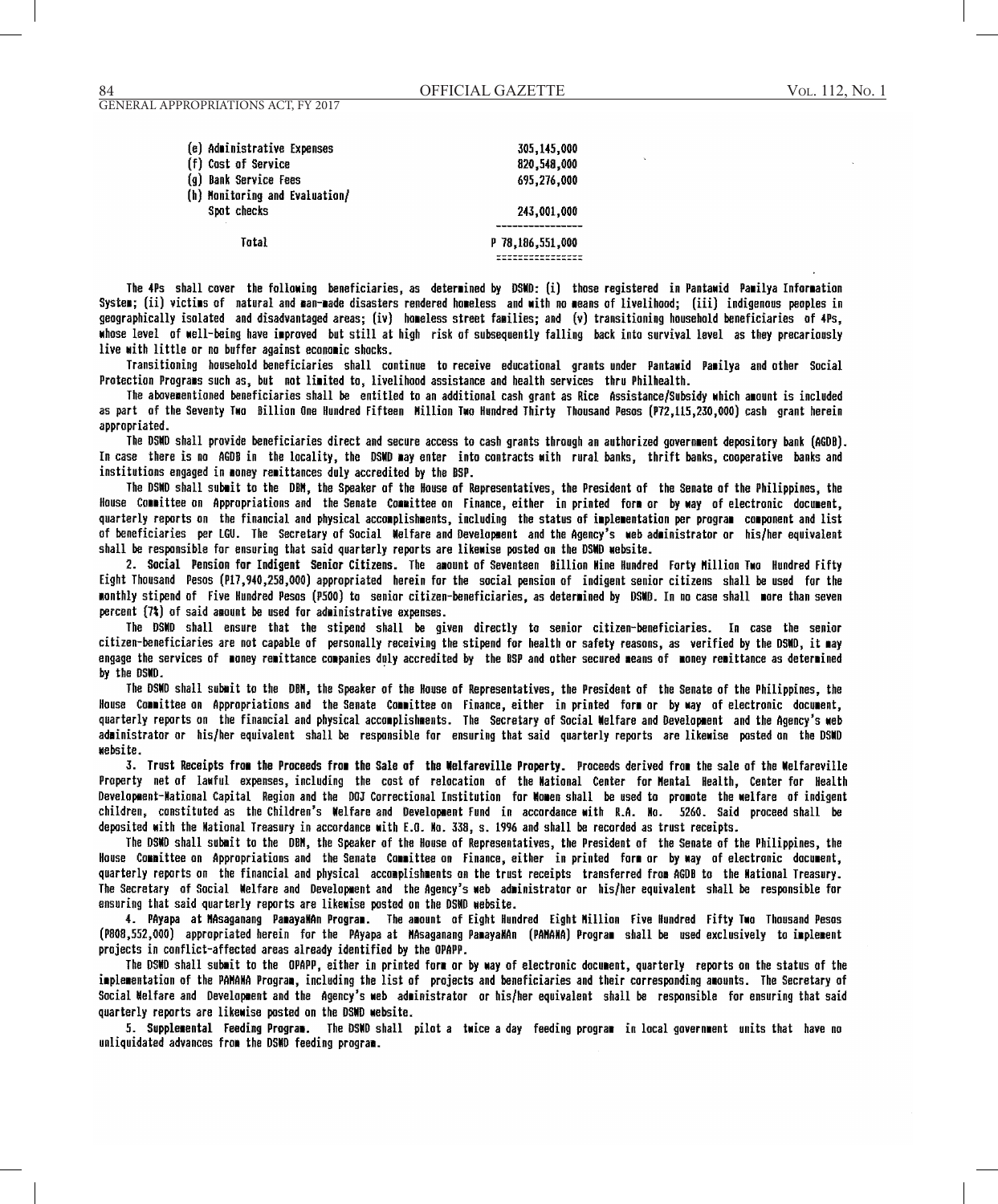PROGRAMS

6. Conduct of Family Development Sessions. The DSWD, in the conduct of family development sessions among conditional cash transfer beneficiaries, shall integrate in its program the protection of the environment, disaster risk reduction and climate change adaptation and mitigation, including the preservation of the indigenous culture of their locality. The DSWD shall also conduct capacity building programs to prepare its beneficiaries for the onset of natural hazards.

In addition, Family Development Sessions shall include information on access to livelihood and scholarship programs.

In the implementation of the sustainable livelihood program, the DSMD shall converge with the NCCA for the CCT beneficiaries to undergo skills training on traditional arts and craft under the schools of living tradition, when applicable. The DSWD shall also include the establishment of edible gardens in its sustainable livelihood program.

7. Allocation for the Autonomous Region in Muslim Mindanao for Wationally Funded Projects. The DSWD shall ensure that the allocation for ARMM shall be released directly to ARMM-DSMD, through the Office of the Regional Governor, based on the submission by the DSWD of the allocation for ARMM per province, copy furnished said provinces.

The Secretary of Social Welfare and Development and the Agency's web administrator or his/her equivalent shall be responsible for ensuring that the amounts allocated for ARMM per province are posted on the DSMD website.

The ARGMM shall likewise submit to the DBM and DSMD, either in printed form or by way of electronic document, quarterly reports on the utilization of funds, per province in the ARMM. The Regional Governor of ARGMM and Regional Government's web administrator or his/her equivalent shall be responsible for ensuring that said quarterly reports are likewise posted on the ARGMM website.

8. Appropriations for Programs and Specific Activities. The amounts appropriated herein for the programs of the agency shall be used specifically for the following activities in the indicated amounts and conditions:

Current Operating Expenditures

### New Appropriations, by Programs/Activities/Projects

|                                        | Personnel<br>Services | Maintenance<br>and Other<br>Operating<br><b>Expenses</b> | Financial<br><b>Expenses</b> | Capital<br>Outlays |   | Total       |
|----------------------------------------|-----------------------|----------------------------------------------------------|------------------------------|--------------------|---|-------------|
| General Administration and<br>Support  |                       |                                                          |                              |                    |   |             |
| General management and<br>supervision  | p                     | 130,956,000 P 427,425,000 P                              | p                            |                    | P | 558,381,000 |
| <b>Mational Capital Region (MCR)</b>   | 130,956,000           | 295,365,000                                              |                              |                    |   | 426,321,000 |
| Central Office                         | 130,956,000           | 243,400,000                                              |                              |                    |   | 374,356,000 |
| Regional Office - NCR                  |                       | 51,965,000                                               |                              |                    |   | 51,965,000  |
| Region $I - Ilocos$                    |                       | 20,695,000                                               |                              |                    |   | 20,695,000  |
| Regional Office - I                    |                       | 20,695,000                                               |                              |                    |   | 20,695,000  |
| Cordillera Administrative Region (CAR) |                       | 8,511,000                                                |                              |                    |   | 8,511,000   |
| Regional Office - CAR                  |                       | 8,511,000                                                |                              |                    |   | 8,511,000   |
| Region II - Cagayan Valley             |                       | 7,200,000                                                |                              |                    |   | 7,200,000   |
| Regional Office - II                   |                       | 7,200,000                                                |                              |                    |   | 7,200,000   |
| Region III - Central Luzon             |                       | 11,718,000                                               |                              |                    |   | 11,718,000  |
| Regional Office - III                  |                       | 11,718,000                                               |                              |                    |   | 11,718,000  |
| Region IVA - CALABARZON                |                       | 15,025,000                                               |                              |                    |   | 15,025,000  |
| Regional Office - IVA                  |                       | 15.025.000                                               |                              |                    |   | 15.025.000  |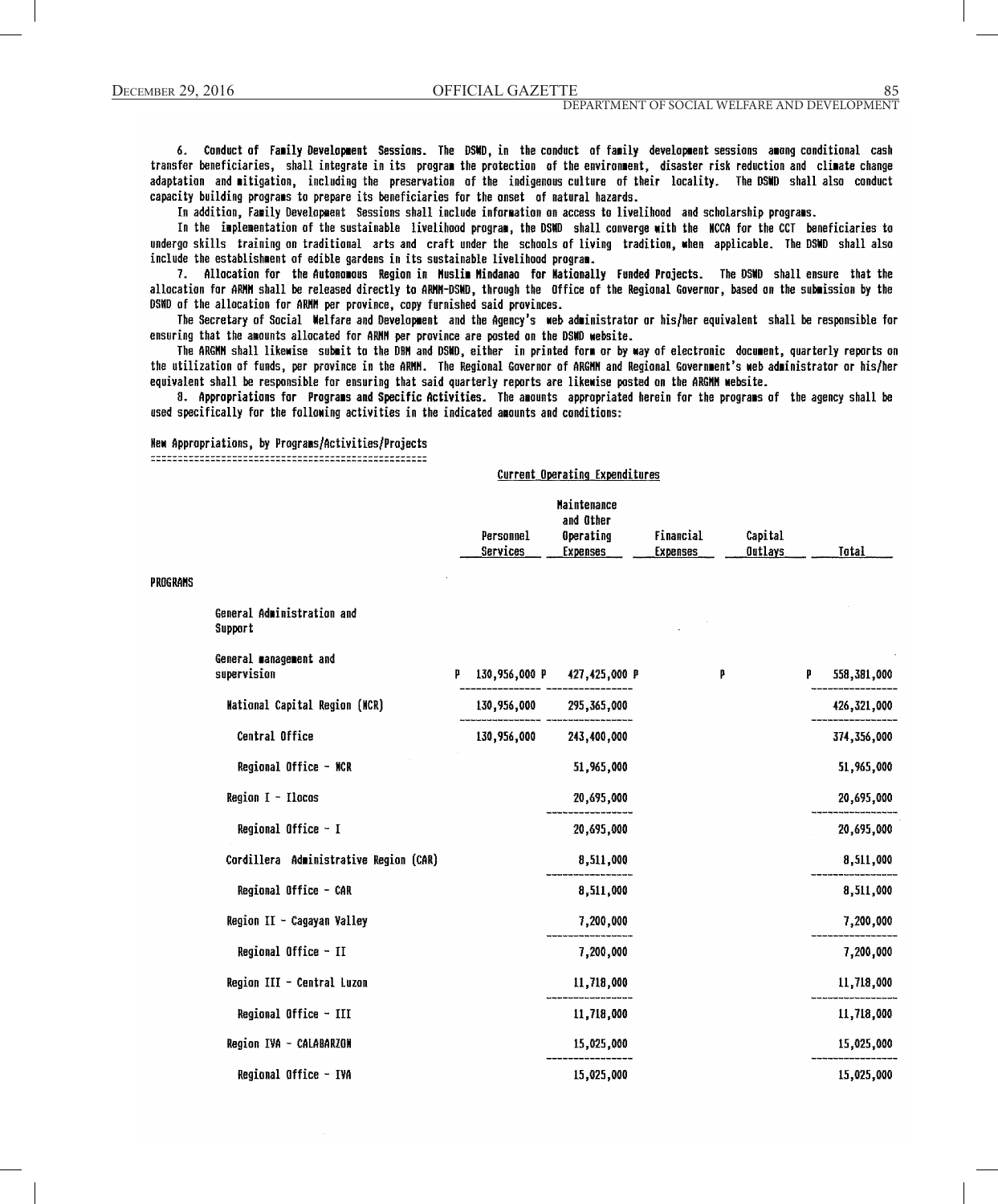| Region IVB - MINAROPA                                          |             | 17,134,000            |           | 17,134,000  |
|----------------------------------------------------------------|-------------|-----------------------|-----------|-------------|
| Regional Office - IVB                                          |             | 17,134,000            |           | 17,134,000  |
| Region $V - Bicol$                                             |             | 6,539,000             |           | 6,539,000   |
| <b>Regional Office - Y</b>                                     |             | 6,539,000             |           | 6,539,000   |
| Region VI - Western Visayas                                    |             | 5,022,000             |           | 5,022,000   |
| Regional Office - VI                                           |             | 5,022,000             |           | 5,022,000   |
| Region VII - Central Visayas                                   |             | 4,613,000             |           | 4,613,000   |
| Regional Office - VII                                          |             | 4,613,000             |           | 4,613,000   |
| Region VIII - Eastern Visayas                                  |             | 6,143,000             |           | 6,143,000   |
| Regional Office - VIII                                         |             | 6,143,000             |           | 6,143,000   |
| Region IX - Zamboanga Peninsula                                |             | 7,663,000             |           | 7,663,000   |
| Regional Office - IX                                           |             | 7,663,000             |           | 7,663,000   |
| Region X - Northern Mindanae                                   |             | 5,501,000             |           | 5,501,000   |
| Regional Office $- x$                                          |             | 5,501,000             |           | 5,501,000   |
| Region XI - Davao                                              |             | 5,382,000             |           | 5,382,000   |
| Regional Office - XI                                           |             | 5,382,000             |           | 5,382,000   |
| Region XII - SOCCSKSARGEN                                      |             | 7,328,000             |           | 7,328,000   |
| Regional Office - XII                                          |             | 7,328,000             |           | 7,328,000   |
| Region XIII - CARAGA                                           |             | 3,586,000             |           | 3,586,000   |
| Regional Office - XIII                                         |             | 3,586,000             |           | 3,586,000   |
| Administration of Personnel<br>Benefits                        | 14,045,000  |                       |           | 14,045,000  |
| Mational Capital Region (NCR)                                  | 14,045,000  |                       |           | 14,045,000  |
| Central Office                                                 | 14,045,000  |                       |           | 14,045,000  |
| Sub-total, General Administration and<br>Support               | 145,001,000 | 427,425,000           |           | 572,426,000 |
| Support to Operations                                          |             |                       |           |             |
| Information and Communication<br>Technology Service Management | 7,438,000   | 493,327,000           | 4,677,000 | 505,442,000 |
| Mational Capital Region (NCR)                                  |             | 7,438,000 493,327,000 | 4,677,000 | 505,442,000 |
| Central Office                                                 | 7,438,000   | 493,327,000           | 4,677,000 | 505,442,000 |
| Social Marketing Services                                      | 8,687,000   | 7,600,000             |           | 16,287,000  |

- ----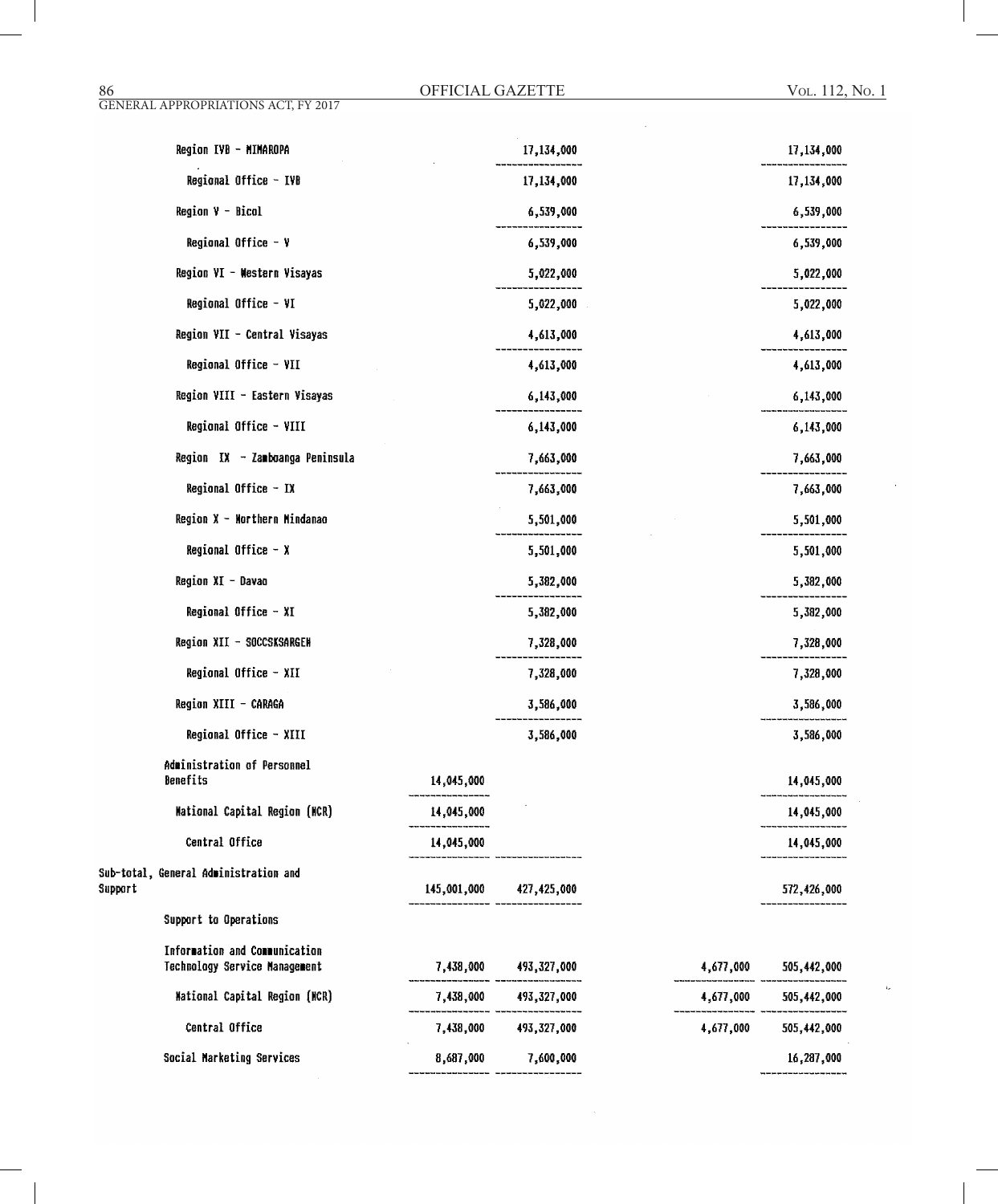| Mational Capital Region (MCR)                        | 8,687,000  | 7,600,000                                                               |            | 16,287,000                |
|------------------------------------------------------|------------|-------------------------------------------------------------------------|------------|---------------------------|
| Central Office                                       |            | 8,687,000 7,600,000                                                     |            | 16,287,000                |
| Sub-total, Support to Operations                     |            | 16,125,000 500,927,000                                                  |            | 4,677,000 521,729,000     |
| Operations                                           |            |                                                                         |            |                           |
| NFO 1: SOCIAL PROTECTION<br>POLICY SERVICES          |            | 43,788,000 72,555,000                                                   |            | 116,343,000               |
| Formulation and development of<br>policies and plans |            | 23,630,000 25,411,000                                                   |            | 49,041,000                |
| <b>Mational Capital Region (MCR)</b>                 |            | 23,630,000 25,411,000                                                   |            | 49,041,000                |
| Central Office                                       |            | 23,630,000 25,411,000                                                   |            | 49,041,000                |
| Social Technology Development<br>and Enhancement     |            | 20,158,000 47,144,000                                                   |            | 67,302,000                |
| <b>Mational Capital Region (NCR)</b>                 |            | 20,158,000 47,144,000                                                   |            | 67,302,000                |
| Central Office                                       |            | 20,158,000 47,144,000                                                   |            | 67,302,000                |
| NFO 2: SOCIAL PROTECTION<br>SERVICES                 |            | 4,465,533,000 108,962,748,000 1,020,956,000 357,668,000 114,806,905,000 |            |                           |
| Provision of services for<br>center-based clients    |            | 353,235,000 705,505,000                                                 |            | 357,668,000 1,416,408,000 |
| Mational Capital Region (MCR)                        |            | 111,891,000 224,282,000                                                 |            | 39,096,000 375,269,000    |
| Regional Office - NCR                                |            | 111,891,000 224,282,000                                                 |            | 39,096,000 375,269,000    |
| Region $I - Ilocos$                                  |            | 21,479,000 36,642,000                                                   |            | 62,549,000 120,670,000    |
| Regional Office - I                                  | 21,479,000 | 36,642,000                                                              | 62,549,000 | 120,670,000               |
| Cordillera Administrative Region (CAR)               |            | 9,781,000 18,100,000                                                    | 21,750,000 | 49,631,000                |
| Regional Office - CAR                                | 9,781,000  | 18,100,000                                                              | 21,750,000 | 49,631,000                |
| Region II - Cagayan Valley                           | 8,578,000  | 27,171,000                                                              | 8,125,000  | 43,874,000                |
| Regional Office - II                                 | 8,578,000  | 27,171,000                                                              | 8,125,000  | 43,874,000                |
| Region III - Central Luzon                           | 19,806,000 | 70,240,000                                                              | 21,782,000 | 111,828,000               |
| Regional Office - III                                | 19,806,000 | 70,240,000                                                              | 21,782,000 | 111,828,000               |
| Region IVA - CALABARZON                              | 31,637,000 | 52,372,000                                                              | 71,193,000 | 155,202,000               |
| Regional Office - IVA                                | 31,637,000 | 52,372,000                                                              | 71,193,000 | 155,202,000               |
| Region IVB - MIMAROPA                                | 554,000    | 6,414,000                                                               | 4,086,000  | 11,054,000                |
| Regional Office - IVB                                | 554,000    | 6,414,000                                                               | 4,086,000  | 11,054,000                |
| Region $V - Bical$                                   | 12,361,000 | 24,283,000                                                              | 11,412,000 | 48,056,000                |
| Regional Office - V                                  | 12.361.000 | 24.283.000                                                              | 11.412.000 | 48.056.000                |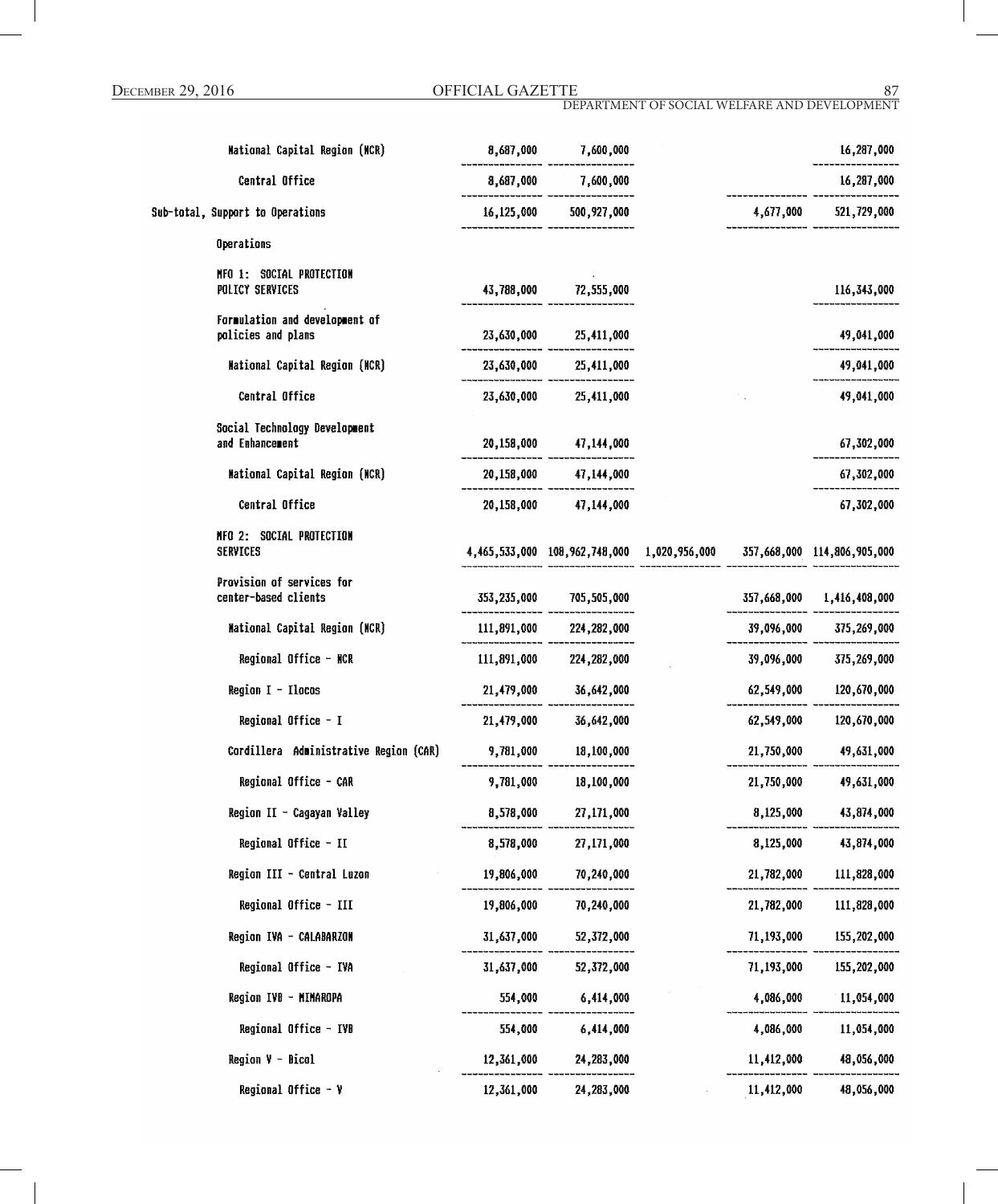| Region VI - Western Visayas                                     | 14,068,000 | 22,847,000              | 10,250,000 | 47,165,000    |
|-----------------------------------------------------------------|------------|-------------------------|------------|---------------|
| Regional Office - VI                                            | 14,068,000 | 22,847,000              | 10,250,000 | 47,165,000    |
| Region VII - Central Visayas                                    | 23,999,000 | 28,951,000              | 50,733,000 | 103,683,000   |
| Regional Office - VII                                           | 23,999,000 | 28,951,000              | 50,733,000 | 103,683,000   |
| Region VIII - Eastern Visayas                                   | 22,783,000 | 27,965,000              | 14,122,000 | 64,870,000    |
| Regional Office - VIII                                          | 22,783,000 | 27,965,000              | 14,122,000 | 64,870,000    |
| Region IX - Zamboanga<br>Peninsula                              | 23,939,000 | 37,182,000              | 10,720,000 | 71,841,000    |
| Regional Office - IX                                            | 23,939,000 | 37,182,000              | 10,720,000 | 71,841,000    |
| Region X - Northern Mindanao                                    | 12,997,000 | 30,483,000              | 5,937,000  | 49,417,000    |
| Regional Office $- x$                                           | 12,997,000 | 30,483,000              | 5,937,000  | 49,417,000    |
| Region XI - Davao                                               | 24,089,000 | 61,131,000              | 24,670,000 | 109,890,000   |
| Regional Office - XI                                            | 24,089,000 | 61,131,000              | 24,670,000 | 109,890,000   |
| Region XII - SOCCSKSARGEN                                       | 11,297,000 | 20,807,000              |            | 32,104,000    |
| Regional Office - XII                                           | 11,297,000 | 20,807,000              |            | 32,104,000    |
| Region XIII - CARAGA                                            | 3,976,000  | 16,635,000              | 1,243,000  | 21,854,000    |
| Regional Office - XIII                                          | 3,976,000  | 16,635,000              | 1,243,000  | 21,854,000    |
| Assistance to Persons with<br>Disability and Older Persons      |            | 12,189,000              |            | 12,189,000    |
| <b>Mational Capital Region (MCR)</b>                            |            | 12,189,000              |            | 12,189,000    |
| Central Office                                                  |            | 12,189,000              |            | 12,189,000    |
| Assistance to victims of<br>disasters and natural<br>calamities |            | 1,499,000 1,387,704,000 |            | 1,389,203,000 |
| <b>Mational Capital Region (MCR)</b>                            |            | 1,499,000 1,387,704,000 |            | 1,389,203,000 |
| Central Office                                                  |            | 1,499,000 1,387,704,000 |            | 1,389,203,000 |
| Protective services for<br>individuals and families in          |            |                         |            |               |
| difficult circumstances                                         |            | 2,137,526,000           |            | 2,137,526,000 |
| <b>Mational Capital Region (NCR)</b>                            |            | 2,137,526,000           |            | 2,137,526,000 |
| Central Office                                                  |            | 2,137,526,000           |            | 2,137,526,000 |
| Program management and<br>monitoring                            | 57,635,000 | 2,675,000               |            | 60,310,000    |
| <b>Mational Capital Region (MCR)</b>                            | 57,635,000 | 2,675,000               |            | 60,310,000    |
| Central Office                                                  | 57,635,000 | 2,675,000               |            | 60,310,000    |

 $\sim$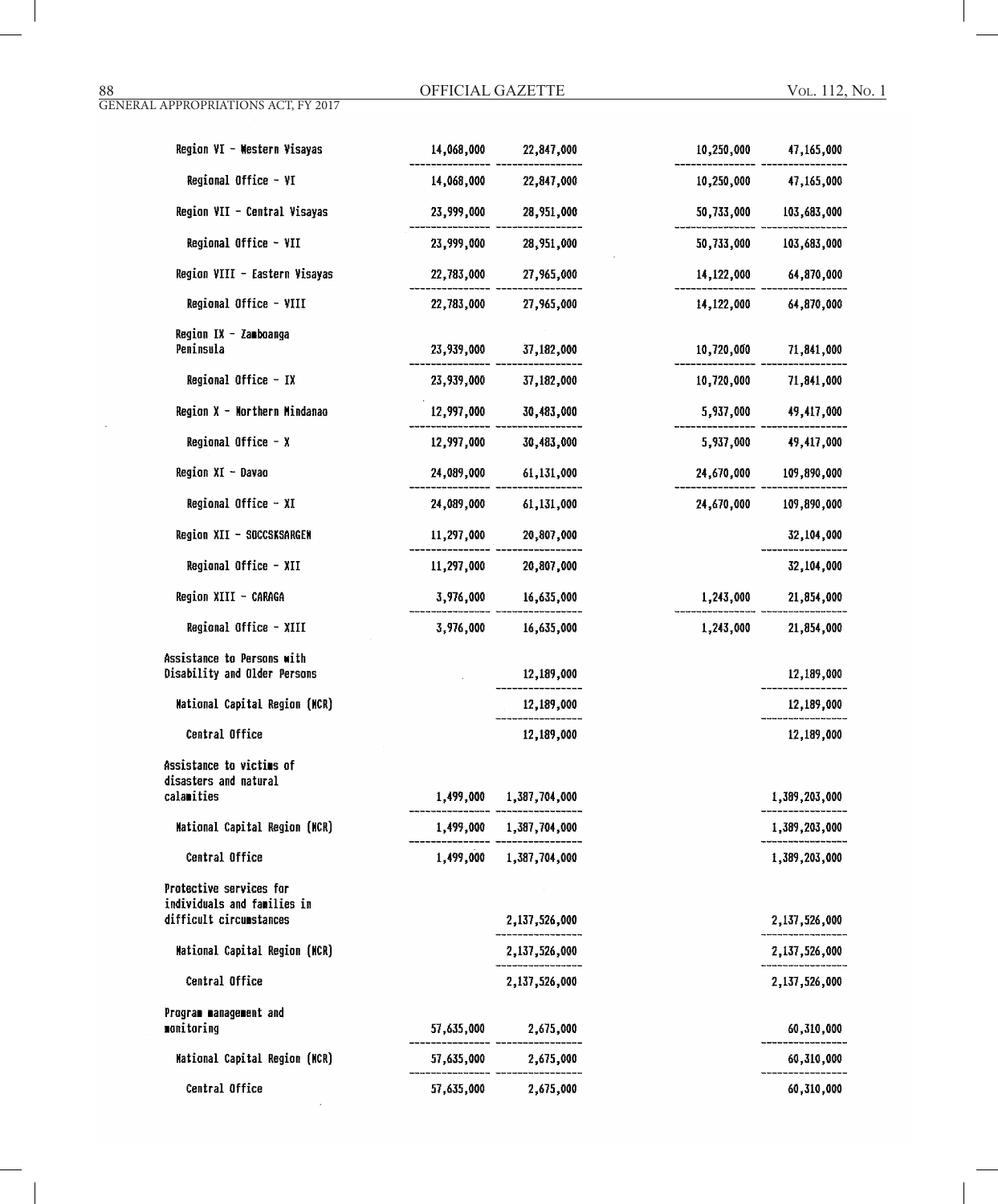| Pantawid Pamilya (Implementation of<br>Conditional Cash Transfer) |             | 3,816,642,000 73,674,633,000 695,276,000 | 78,186,551,000 |
|-------------------------------------------------------------------|-------------|------------------------------------------|----------------|
| National Capital Region (NCR)                                     |             | 341,226,000 10,328,396,000 695,276,000   | 11,364,898,000 |
| Central Office                                                    | 158,990,000 | 7,244,578,000 695,276,000                | 8,098,844,000  |
| Regional Office - NCR                                             | 182,236,000 | 3,083,818,000                            | 3,266,054,000  |
| Region I - Ilocos                                                 | 159,584,000 | 2,956,695,000                            | 3,116,279,000  |
| Regional Office - I                                               |             | 159,584,000 2,956,695,000                | 3,116,279,000  |
| Cordillera Administrative Region (CAR)                            | 101,124,000 | 1,091,942,000                            | 1,193,066,000  |
| Regional Office - CAR                                             | 101,124,000 | 1,091,942,000                            | 1,193,066,000  |
| Region II - Cagayan Valley                                        | 110,431,000 | 1,785,106,000                            | 1,895,537,000  |
| Regional Office - II                                              |             | 110,431,000 1,785,106,000                | 1,895,537,000  |
| Region III - Central Luzon                                        |             | 230, 243, 000 4, 365, 384, 000           | 4,595,627,000  |
| Regional Office - III                                             | 230,243,000 | 4,365,384,000                            | 4,595,627,000  |
| Region IVA - CALABARZON                                           |             | 231,634,000 4,566,605,000                | 4,798,239,000  |
| Regional Office - IVA                                             | 231,634,000 | 4,566,605,000                            | 4,798,239,000  |
| Region IVB - MIMAROPA                                             | 185,803,000 | 3,495,353,000                            | 3,681,156,000  |
| Regional Office - IVB                                             | 185,803,000 | 3,495,353,000                            | 3,681,156,000  |
| $Region V - Bical$                                                | 349,070,000 | 6,530,859,000                            | 6,879,929,000  |
| Regional Office $-$ Y                                             | 349,070,000 | 6,530,859,000                            | 6,879,929,000  |
| Region VI - Western Visayas                                       |             | 296,069,000 6,457,470,000                | 6,753,539,000  |
| Regional Office - VI                                              |             | 296,069,000 6,457,470,000                | 6,753,539,000  |
| Region VII - Central Visayas                                      | 274,630,000 | 4,160,673,000                            | 4,435,303,000  |
| Regional Office - VII                                             |             | 274,630,000 4,160,673,000                | 4,435,303,000  |
| Region VIII - Eastern Visayas                                     |             | 275,424,000 4,996,271,000                | 5,271,695,000  |
| Regional Office - VIII                                            |             | 275,424,000 4,996,271,000                | 5,271,695,000  |
| Region IX - Zamboanga<br>Peninsula                                | 309,940,000 | 5,678,556,000                            | 5,988,496,000  |
| Regional Office - IX                                              |             | 309,940,000 5,678,556,000                | 5,988,496,000  |
| Region X - Northern Mindanao                                      | 299,698,000 | 5,181,041,000                            | 5,480,739,000  |
| Regional Office - X                                               | 299,698,000 | 5,181,041,000                            | 5,480,739,000  |
| Region XI - Davao                                                 | 222,523,000 | 4,449,631,000                            | 4,672,154,000  |
| Regional Office - XI                                              |             | 222,523,000 4,449,631,000                | 4,672,154,000  |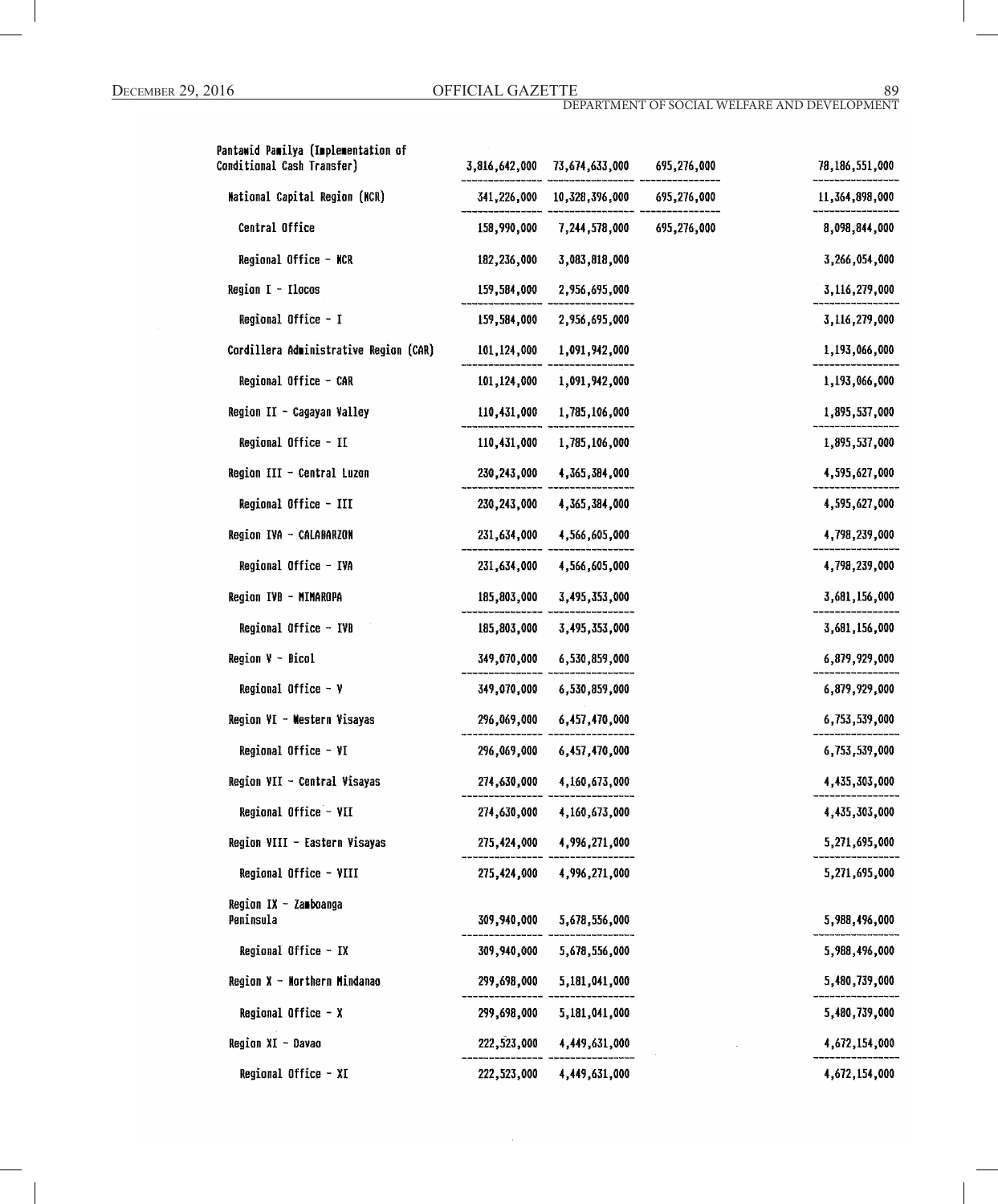| Region XII - SOCCSKSARGEN              | 256,976,000 | 4,288,492,000 | 4,545,468,000 |
|----------------------------------------|-------------|---------------|---------------|
| Regional Office - XII                  | 256,976,000 | 4,288,492,000 | 4,545,468,000 |
| Region XIII - CARAGA                   | 172,267,000 | 3,342,159,000 | 3,514,426,000 |
| Regional Office - XIII                 | 172,267,000 | 3,342,159,000 | 3,514,426,000 |
| Supplemental Feeding Program           |             | 4,427,077,000 | 4,427,077,000 |
| Mational Capital Region (MCR)          |             | 1,444,755,000 | 1,444,755,000 |
| Central Office                         |             | 1,242,199,000 | 1,242,199,000 |
| Regional Office - NCR                  |             | 202,556,000   | 202,556,000   |
| Region $I - I$ lacas                   |             | 146,630,000   | 146,630,000   |
| Regional Office - I                    |             | 146,630,000   | 146,630,000   |
| Cordillera Administrative Region (CAR) |             | 75,107,000    | 75,107,000    |
| Regional Office - CAR                  |             | 75,107,000    | 75,107,000    |
| Region II - Cagayan Valley             |             | 145,978,000   | 145,978,000   |
| Regional Office - II                   |             | 145,978,000   | 145,978,000   |
| Region III - Central Luzon             |             | 157,589,000   | 157,589,000   |
| Regional Office - III                  |             | 157,589,000   | 157,589,000   |
| Region IVA - CALABARZON                |             | 342,648,000   | 342,648,000   |
| Regional Office - IVA                  |             | 342,648,000   | 342,648,000   |
| Region IVB - MIMAROPA                  |             | 104,173,000   | 104,173,000   |
| Regional Office - IVB                  |             | 104,173,000   | 104,173,000   |
| Region V - Bicol                       |             | 269,329,000   | 269,329,000   |
| Regional Office $-$ ¥                  |             | 269,329,000   | 269,329,000   |
| Region VI - Western Visayas            |             | 361,499,000   | 361,499,000   |
| Regional Office - VI                   |             | 361,499,000   | 361,499,000   |
| Region VII - Central Visayas           |             | 225,316,000   | 225,316,000   |
| Regional Office - VII                  |             | 225,316,000   | 225,316,000   |
| Region VIII - Eastern Visayas          |             | 150,182,000   | 150,182,000   |
| Regional Office - VIII                 |             | 150,182,000   | 150,182,000   |
| Region IX - Zamboanga                  |             |               |               |
| Peninsula                              |             | 200,510,000   | 200,510,000   |
| Regional Office - IX                   |             | 200,510,000   | 200,510,000   |
| Region X - Morthern Mindanao           |             | 274,725,000   | 274,725,000   |
| Regional Office $- x$                  |             | 274,725,000   | 274,725,000   |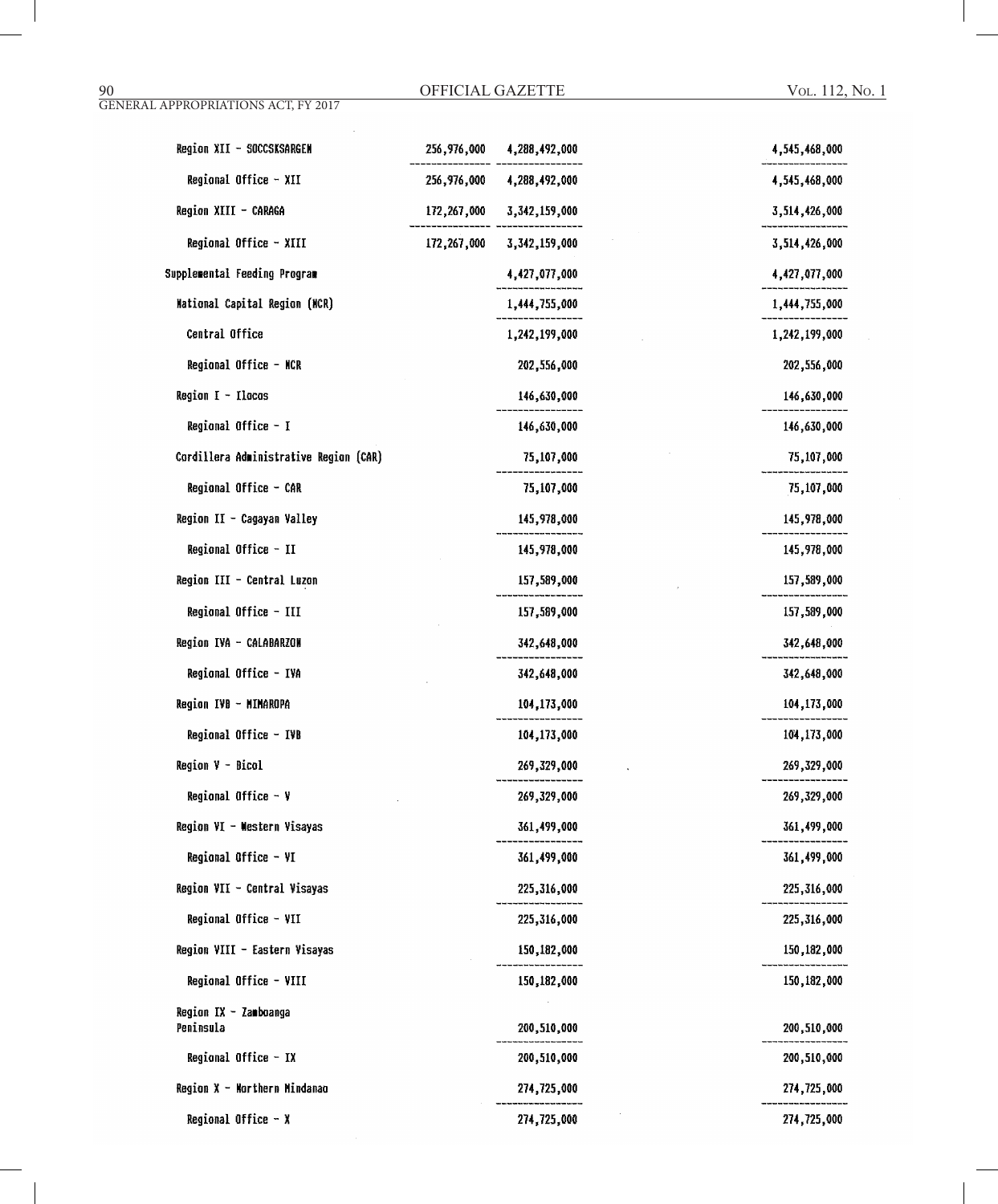| Region XI - Davao                                            | 197,996,000 | 197,996,000 |
|--------------------------------------------------------------|-------------|-------------|
| Regional Office - XI                                         | 197,996,000 | 197,996,000 |
| Region XII - SOCCSKSARGEN                                    | 184,034,000 | 184,034,000 |
| Regional Office - XII                                        | 184,034,000 | 184,034,000 |
| Region XIII - CARAGA                                         | 146,606,000 | 146,606,000 |
| Regional Office - XIII                                       | 146,606,000 | 146,606,000 |
| Recovery and Reintegration<br>Program for Trafficked Persons | 24,827,000  | 24,827,000  |
| Mational Capital Region (NCR)                                | 8,275,000   | 8,275,000   |
| Central Office                                               | 5,859,000   | 5,859,000   |
| Regional Office - NCR                                        | 2,416,000   | 2,416,000   |
| Region $I - I$ locos                                         | 926,000     | 926,000     |
| Regional Office - I                                          | 926,000     | 926,000     |
| Cordillera Administrative Region (CAR)                       | 977,000     | 977,000     |
| Regional Office - CAR                                        | 977,000     | 977,000     |
| Region II - Cagayan Valley                                   | 830,000     | 830,000     |
| Regional Office - II                                         | 830,000     | 830,000     |
| Region III - Central Luzon                                   | 1,562,000   | 1,562,000   |
| Regional Office - III                                        | 1,562,000   | 1,562,000   |
| Region IVA - CALABARZON                                      | 1,011,000   | 1,011,000   |
| Regional Office - IVA                                        | 1,011,000   | 1,011,000   |
| Region IVB - MIMAROPA                                        | 722,000     | 722,000     |
| Regional Office - IVB                                        | 722,000     | 722,000     |
| <b>Region <math>V - Bicol</math></b>                         | 1,022,000   | 1,022,000   |
| Regional Office - Y                                          | 1,022,000   | 1,022,000   |
| Region VI - Western Visayas                                  | 1,417,000   | 1,417,000   |
| Regional Office - VI                                         | 1,417,000   | 1,417,000   |
| Region VII - Central Visayas                                 | 1,956,000   | 1,956,000   |
| Regional Office - VII                                        | 1,956,000   | 1,956,000   |
| Region VIII - Eastern Visayas                                | 1,002,000   | 1,002,000   |
| Regional Office - VIII                                       | 1,002,000   | 1,002,000   |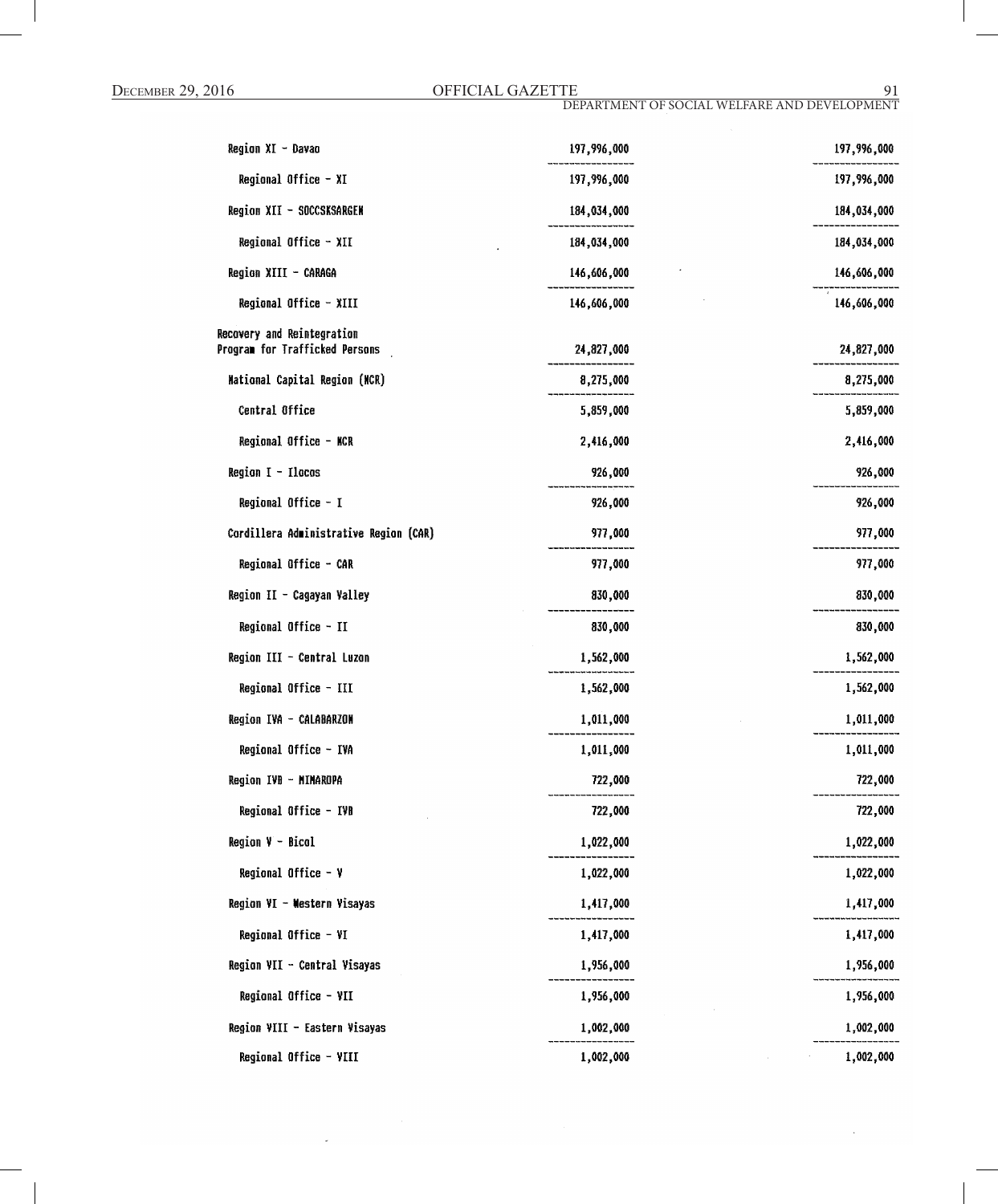GENERAL APPROPRIATIONS ACT, FY 2017

| Region IX - Zamboanga<br>Peninsula             |           | 1,362,000                             | 1,362,000      |
|------------------------------------------------|-----------|---------------------------------------|----------------|
| Regional Office - IX                           |           | 1,362,000                             | 1,362,000      |
| Region X - Northern Mindanao                   |           | 950,000                               | 950,000        |
| Regional Office - X                            |           | 950,000                               | 950,000        |
| Region XI - Davao                              |           |                                       |                |
|                                                |           | 1,026,000                             | 1,026,000      |
| Regional Office - XI                           |           | 1,026,000                             | 1,026,000      |
| Region XII - SOCCSKSARGEN                      |           | 894,000                               | 894,000        |
| Regional Office - XII                          |           | 894,000                               | 894,000        |
| Region XIII - CARAGA                           |           | 895,000                               | 895,000        |
| Regional Office - XIII                         |           | 895,000                               | 895,000        |
| Social Pension for Indigent<br>Senior Citizens |           | 21,947,000 17,592,631,000 325,680,000 | 17,940,258,000 |
| Mational Capital Region (MCR)                  |           | 5,162,000 2,158,418,000 325,680,000   | 2,489,260,000  |
| Central Office                                 |           | 4,043,000 1,449,285,000 325,680,000   | 1,779,008,000  |
| Regional Office - NCR                          | 1,119,000 | 709,133,000                           | 710,252,000    |
| Region $I - I$ lacos                           |           | 1,119,000 735,730,000                 | 736,849,000    |
| Regional Office - I                            |           | 1,119,000 735,730,000                 | 736,849,000    |
| Cordillera Administrative Region (CAR)         |           | 1,119,000 468,658,000                 | 469,777,000    |
| Regional Office - CAR                          |           | 1,119,000 468,658,000                 | 469,777,000    |
| Region II - Cagayan Valley                     |           | 1,119,000 1,057,205,000               | 1,058,324,000  |
| Regional Office - II                           |           | 1,119,000 1,057,205,000               | 1,058,324,000  |
| Region III - Central Luzon                     | 1,119,000 | 581,875,000                           | 582,994,000    |
| Regional Office - III                          | 1,119,000 | 581,875,000                           | 582,994,000    |
| Region IVA - CALABARZON                        | 1,119,000 | 867,076,000                           | 868,195,000    |
| Regional Office - IVA                          | 1,119,000 | 867,076,000                           | 868,195,000    |
| Region IVB - MIMAROPA                          | 1,119,000 | 684,982,000                           | 686,101,000    |
| Regional Office - IVB                          | 1,119,000 | 684,982,000                           | 686,101,000    |
| Region V - Bicol                               | 1,119,000 | 1,030,556,000                         | 1,031,675,000  |
| Regional Office $-$ Y                          | 1,119,000 | 1,030,556,000                         | 1,031,675,000  |
| Region VI - Western Visayas                    | 1,119,000 | 2,159,062,000                         | 2,160,181,000  |
| Regional Office - VI                           | 1,119,000 | 2,159,062,000                         | 2,160,181,000  |

÷.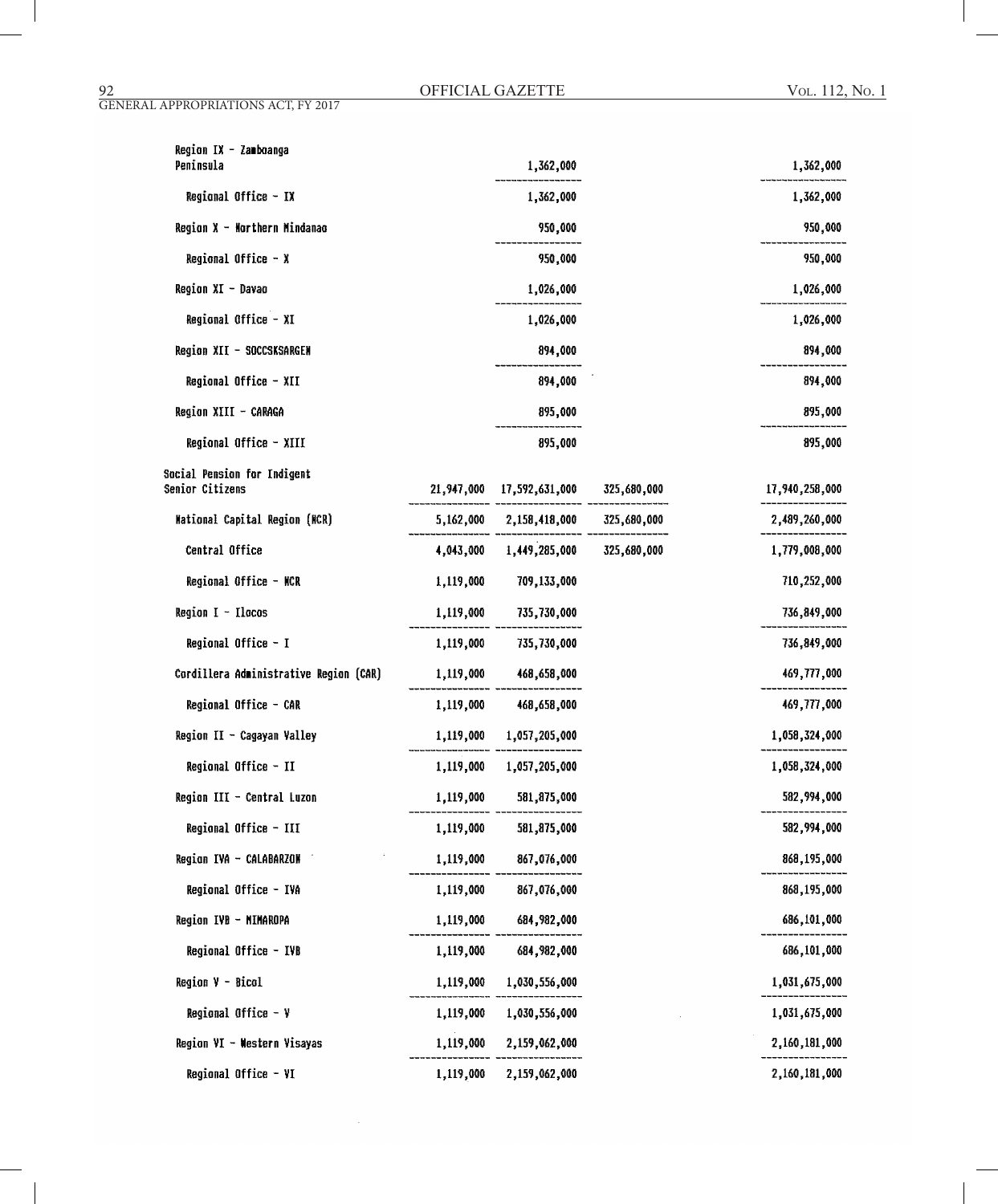| Region VII - Central Visayas           |            | 1,119,000 1,329,744,000   | 1,330,863,000 |
|----------------------------------------|------------|---------------------------|---------------|
|                                        |            |                           |               |
| Regional Office - VII                  |            | 1,119,000 1,329,744,000   | 1,330,863,000 |
| Region VIII - Eastern Visayas          |            | 1,119,000 1,362,810,000   | 1,363,929,000 |
| Regional Office - VIII                 | 1,119,000  | 1,362,810,000             | 1,363,929,000 |
| Region IX - Zamboanga<br>Peninsula     | 1,119,000  | 916,546,000               | 917,665,000   |
| Regional Office - IX                   |            | 1,119,000 916,546,000     | 917,665,000   |
| Region X - Morthern Mindanao           |            | 1,119,000 858,191,000     | 859,310,000   |
| Regional Office - X                    |            | $1,119,000$ 858,191,000   | 859,310,000   |
| Region XI - Davao                      | 1,119,000  | 719,712,000               | 720,831,000   |
| Regional Office - XI                   | 1,119,000  | 719,712,000               | 720,831,000   |
| Region XII - SOCCSKSARGEN              |            | 1,119,000 2,054,800,000   | 2,055,919,000 |
| Regional Office - XII                  |            | 1,119,000 2,054,800,000   | 2,055,919,000 |
| Region XIII - CARAGA                   |            | 1,119,000 607,266,000     | 608,385,000   |
| Regional Office - XIII                 | 1,119,000  | 607,266,000               | 608,385,000   |
| Sustainable Livelihood Program         |            | 214,575,000 8,897,981,000 | 9,112,556,000 |
| Nicroenterprise Development            |            | 2,829,586,000             | 2,829,586,000 |
| <b>Mational Capital Region (MCR)</b>   |            | 2,829,586,000             | 2,829,586,000 |
| Central Office                         |            | 2,829,586,000             | 2,829,586,000 |
| Employment Facilitation                |            | 214,575,000 6,068,395,000 | 6,282,970,000 |
| <b>Mational Capital Region (MCR)</b>   |            | 20,200,000 5,576,009,000  | 5,596,209,000 |
| Central Office                         | 12,824,000 | 5,572,889,000             | 5,585,713,000 |
| Regional Office - NCR                  | 7,376,000  | 3,120,000                 | 10,496,000    |
| Region I - Ilocos                      |            | 7,349,000 46,121,000      | 53,470,000    |
| Regional Office - I                    | 7,349,000  | 46,121,000                | 53,470,000    |
| Cordillera Administrative Region (CAR) | 8,913,000  | 28,762,000                | 37,675,000    |
| Regional Office - CAR                  | 8,913,000  | 28,762,000                | 37,675,000    |
| Region II - Cagayan Valley             | 5,466,000  | 33,266,000                | 38,732,000    |
| Regional Office - II                   | 5,466,000  | 33,266,000                | 38,732,000    |
| Region III - Central Luzon             | 5,466,000  | 48,320,000                | 53,786,000    |
| Regional Office - III                  | 5,466,000  | 48,320,000                | 53,786,000    |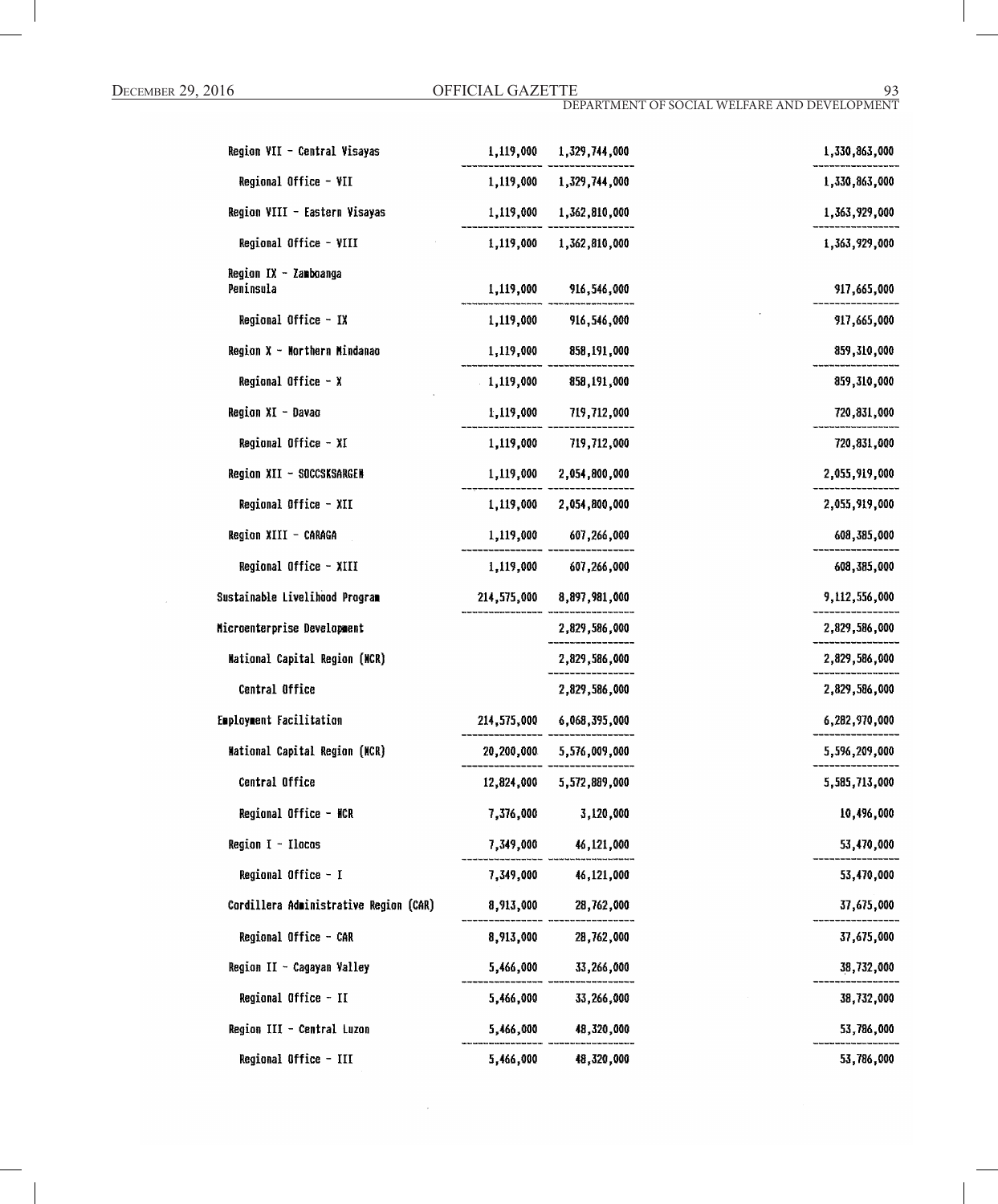| Region IVA - CALABARZON                                             | 5,937,000  | 54,293,000              | 60,230,000  |
|---------------------------------------------------------------------|------------|-------------------------|-------------|
| Regional Office - IVA                                               | 5,937,000  | 54,293,000              | 60,230,000  |
| Region IVB - MINAROPA                                               | 14,424,000 | 21,139,000              | 35,563,000  |
| Regional Office - IVB                                               | 14,424,000 | 21,139,000              | 35,563,000  |
| Region V - Bicol                                                    | 14,065,000 | 36,579,000              | 50,644,000  |
| Regional Office $-$ Y                                               | 14,065,000 | 36,579,000              | 50,644,000  |
| Region VI - Western Visayas                                         |            | 11,129,000 53,030,000   | 64,159,000  |
| Regional Office - VI                                                | 11,129,000 | 53,030,000              | 64,159,000  |
| Region VII - Central Visayas                                        | 8,788,000  | 44,683,000              | 53,471,000  |
| Regional Office - VII                                               | 8,788,000  | 44,683,000              | 53,471,000  |
| Region VIII - Eastern Visayas                                       | 17,706,000 | 44,973,000              | 62,679,000  |
| Regional Office - VIII                                              | 17,706,000 | 44,973,000              | 62,679,000  |
| Region IX - Zamboanga<br>Peninsula                                  | 28,533,000 | 9,530,000               | 38,063,000  |
| Regional Office - IX                                                | 28,533,000 | 9,530,000               | 38,063,000  |
| Region $X -$ Morthern Mindanao                                      | 18,647,000 | 25,826,000              | 44,473,000  |
| Regional Office - X                                                 | 18,647,000 | 25,826,000              | 44,473,000  |
| Region XI - Davao                                                   | 16,777,000 | 9,998,000               | 26,775,000  |
| Regional Office - XI                                                | 16,777,000 | 9,998,000               | 26,775,000  |
| Region XII - SOCCSKSARGEN                                           | 5,937,000  | 20,791,000              | 26,728,000  |
| Regional Office - XII                                               | 5,937,000  | 20,791,000              | 26,728,000  |
| Region XIII - CARAGA                                                | 25,238,000 | 15,075,000              | 40,313,000  |
| Regional Office - XIII                                              | 25,238,000 | 15,075,000              | 40,313,000  |
| Implementation of R.A. No. 10868 or the<br>Centenarians Act of 2016 |            | 100,000,000             | 100,000,000 |
| <b>Mational Capital Region (MCR)</b>                                |            | 100,000,000             | 100,000,000 |
| Central Office                                                      |            | 100,000,000             | 100,000,000 |
| NFO 3: CAPACITY BUILDING<br><b>SERVICES</b>                         |            | 631,933,000 159,078,000 | 791,011,000 |
| Provision of technical/advisory                                     |            |                         |             |
| assistance and other related<br>support services                    |            | 620,436,000 135,752,000 | 756,188,000 |
| <b>Mational Capital Region (NCR)</b>                                |            | 73,044,000 13,566,000   | 86,610,000  |
| Regional Office - MCR                                               |            | 73.044.000 13.566.000   | 86.610.000  |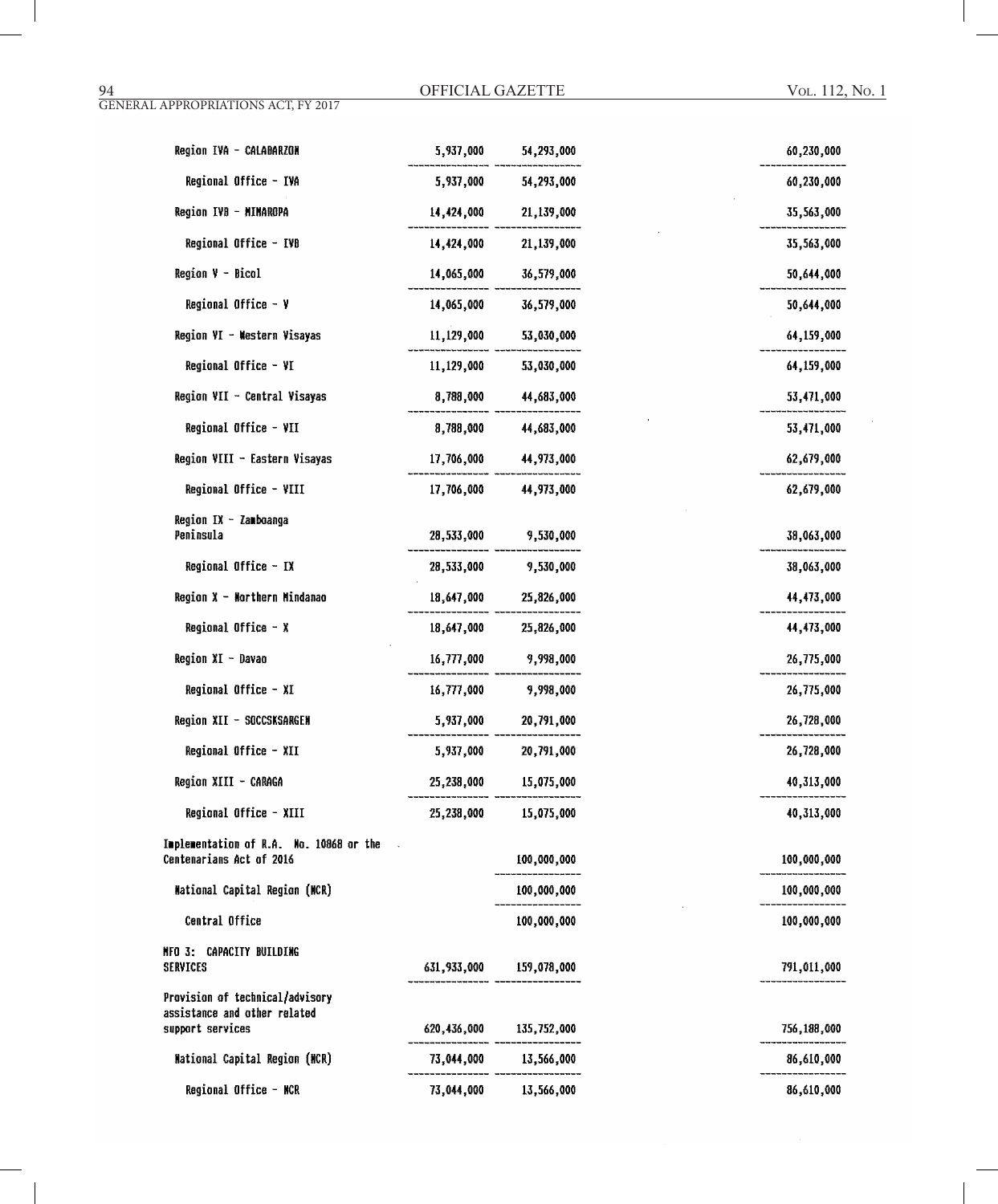| Region $I - I$ locos                   | 34,132,000            | 7,425,000             |
|----------------------------------------|-----------------------|-----------------------|
| Regional Office - I                    | 34,132,000            | 7,425,000             |
| Cordillera Administrative Region (CAR) | 35,206,000            | 6,630,000             |
| Regional Office - CAR                  |                       | 35,206,000 6,630,000  |
| Region II - Cagayan Valley             | 37,853,000            | 10,354,000            |
| Regional Office - II                   | 37,853,000            | 10,354,000            |
| Region III - Central Luzon             |                       | 51,518,000 12,579,000 |
| Regional Office - III                  |                       | 51,518,000 12,579,000 |
| Region IVA - CALABARZON                | 42,609,000            | 7,878,000             |
| Regional Office - IVA                  | 42,609,000            | 7,878,000             |
| Region IVB - MIMAROPA                  |                       | 25,294,000 11,020,000 |
| Regional Office - IVB                  | 25,294,000 11,020,000 |                       |
| Region V - Bicol                       |                       | 34,904,000 6,753,000  |
| Regional Office - V                    |                       | 34,904,000 6,753,000  |
| Region VI - Western Visayas            | 34,041,000            | 5,908,000             |
| Regional Office - VI                   | 34,041,000            | 5,908,000             |
| Region VII - Central Visayas           |                       | 38,743,000 7,517,000  |
| Regional Office - VII                  |                       | 38,743,000 7,517,000  |
| Region VIII - Eastern Visayas          | 22,227,000 7,414,000  |                       |
| Regional Office - VIII                 | 22,227,000            | 7,414,000             |
| Region IX - Zamboanga<br>Peninsula     | 43,608,000            | 9,774,000             |
| Regional Office - IX                   | 43,608,000            | 9,774,000             |
| Region X - Northern Mindanao           | 43,336,000            | 6,571,000             |
| Regional Office - X                    | 43,336,000            | 6,571,000             |
| Region XI - Davao                      | 40,999,000            | 7,475,000             |
| Regional Office - XI                   | 40,999,000            | 7,475,000             |
| Region XII - SOCCSKSARGEN              | 36,267,000            | 9,132,000             |
| Regional Office - XII                  | 36,267,000            | 9,132,000             |
| Region XIII - CARAGA                   | 26,655,000            | 5,756,000             |
| Regional Office - XIII                 | 26,655,000            | 5,756,000             |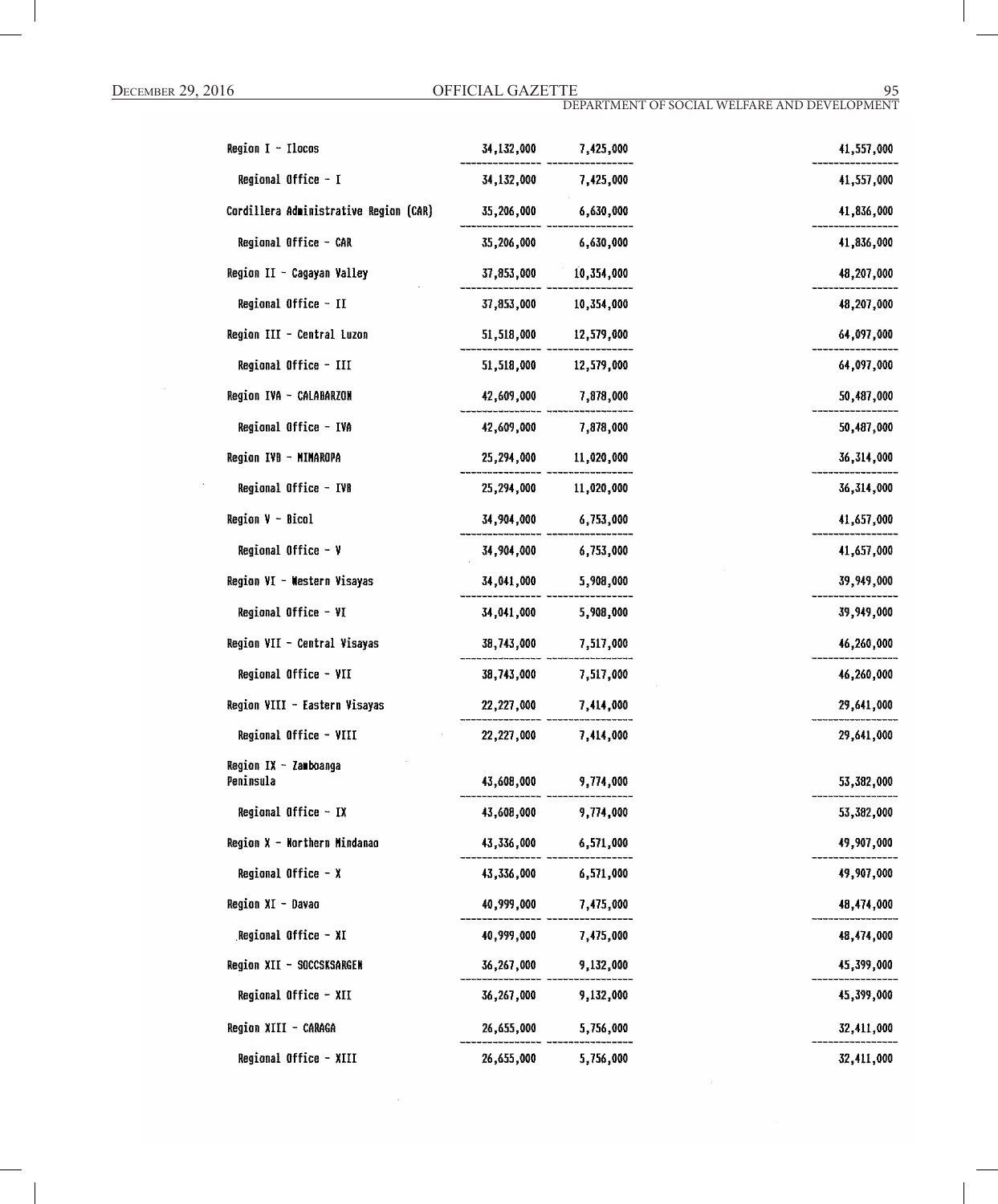OFFICIAL GAZETTE 96 Vol. 112, No. 1

 $\bar{\mathcal{A}}$ 

GENERAL APPROPRIATIONS ACT, FY 2017

|          | Provision of capability<br>training programs                                          |            | 11,497,000 23,326,000     |                                                                                 | 34,823,000  |
|----------|---------------------------------------------------------------------------------------|------------|---------------------------|---------------------------------------------------------------------------------|-------------|
|          | Mational Capital Region (MCR)                                                         |            | $11,497,000$ $23,326,000$ |                                                                                 | 34,823,000  |
|          | Central Office                                                                        |            | 11,497,000 23,326,000     |                                                                                 | 34,823,000  |
|          | REGULATORY SERVICES<br>$MP0$ 4:                                                       |            | 18,770,000 45,190,000     |                                                                                 | 63,960,000  |
|          | Standards-setting, licensing,<br>accreditation and monitoring                         |            |                           |                                                                                 |             |
|          | services                                                                              |            | $18,770,000$ $45,190,000$ |                                                                                 | 63,960,000  |
|          | Mational Capital Region (MCR)                                                         |            | $18,770,000$ $45,190,000$ |                                                                                 | 63,960,000  |
|          | Central Office                                                                        |            | 18,770,000 45,190,000     |                                                                                 | 63,960,000  |
|          | Sub-total, Operations                                                                 |            |                           | 5,160,024,000 109,239,571,000 1,020,956,000 357,668,000 115,778,219,000         |             |
|          | Total Programs and Activities                                                         |            |                           | P 5,321,150,000 P110,167,923,000 P 1,020,956,000 P 362,345,000 P116,872,374,000 |             |
| PROJECTS |                                                                                       |            |                           |                                                                                 |             |
|          | Locally-Funded Project(s)                                                             |            |                           |                                                                                 |             |
|          | Social Protection                                                                     |            | 72,869,000 896,101,000    |                                                                                 | 968,970,000 |
|          | Family and Children                                                                   |            | 37,774,000                |                                                                                 | 37,774,000  |
|          | Comprehensive Project for<br>Street Children, Street<br>Families and IPs - Especially |            |                           |                                                                                 |             |
|          | Badjaus                                                                               |            | 37,774,000                |                                                                                 | 37,774,000  |
|          | <b>Mational Capital Region (MCR)</b>                                                  |            | 37,774,000                |                                                                                 | 37,774,000  |
|          | Central Office                                                                        |            | 37,774,000                |                                                                                 | 37,774,000  |
|          | Poverty Reduction                                                                     | 72,869,000 | 49,775,000                |                                                                                 | 122,644,000 |
|          | <b>Mational Household Targeting</b><br>System for Poverty Reduction                   | 72,869,000 | 49,775,000                |                                                                                 | 122,644,000 |
|          | Mational Capital Region (MCR)                                                         | 24,926,000 | 37,033,000                |                                                                                 | 61,959,000  |
|          | Central Office                                                                        | 21,909,000 | 36,562,000                |                                                                                 | 58,471,000  |
|          | Regional Office - NCR                                                                 | 3,017,000  | 471,000                   |                                                                                 | 3,488,000   |
|          | Region $I - I$ locos                                                                  | 3,004,000  | 825,000                   |                                                                                 | 3,829,000   |
|          | Regional Office - I                                                                   | 3,004,000  | 825,000                   |                                                                                 | 3,829,000   |
|          | Cordillera Administrative Region (CAR)                                                | 3,003,000  | 775,000                   |                                                                                 | 3,778,000   |
|          | Regional Office - CAR                                                                 | 3,003,000  | 775,000                   |                                                                                 | 3,778,000   |
|          | Region II - Cagayan Valley                                                            | 3,003,000  | 948,000                   |                                                                                 | 3,951,000   |
|          | Regional Office - II                                                                  | 3,003,000  | 948,000                   |                                                                                 | 3,951,000   |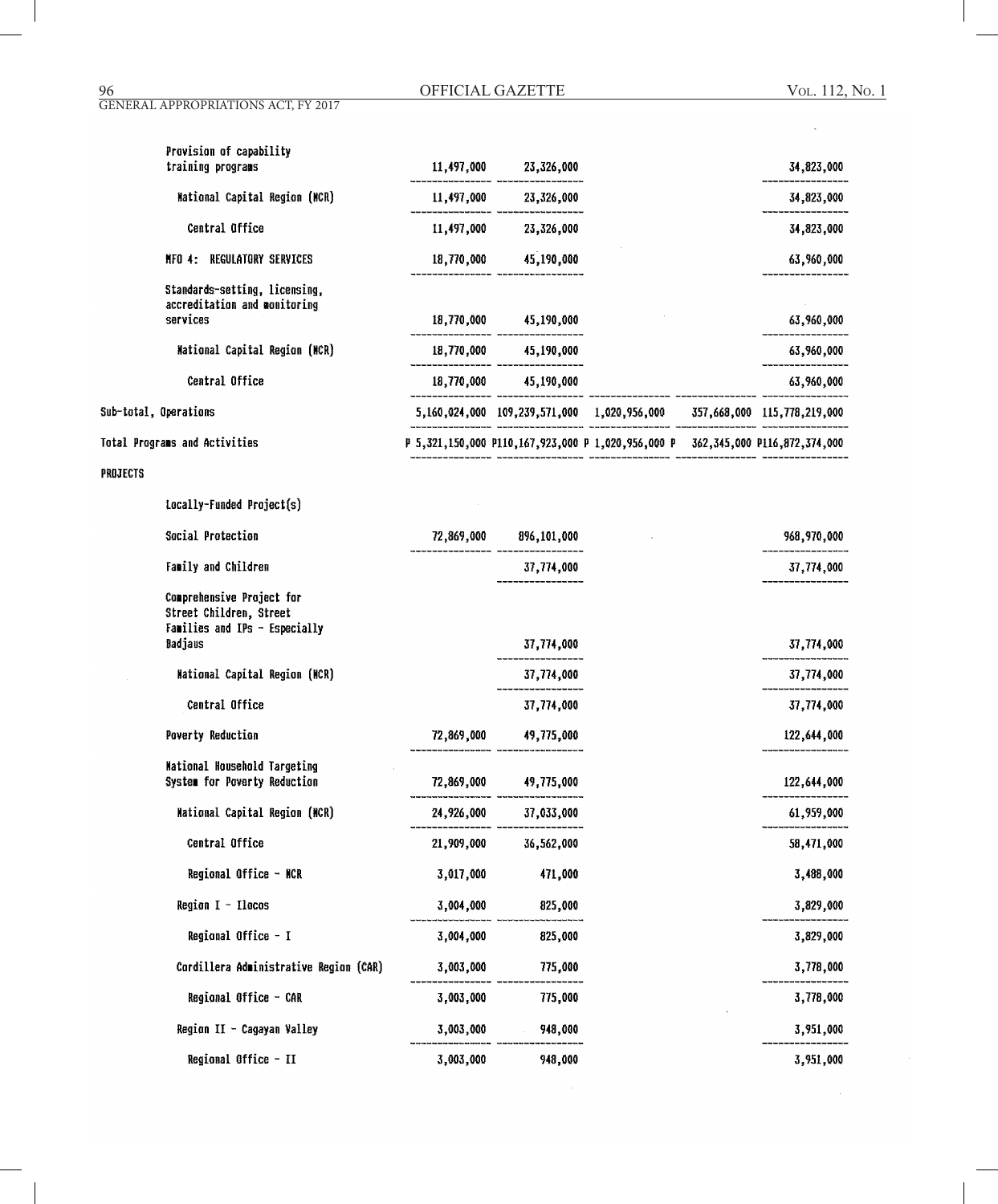| Region III - Central Luzon                                                               | 3,017,000 | 642,000             | 3,659,000   |
|------------------------------------------------------------------------------------------|-----------|---------------------|-------------|
| Regional Office - III                                                                    | 3,017,000 | 642,000             | 3,659,000   |
| Region IVA - CALABARZON                                                                  | 3,017,000 | 688,000             | 3,705,000   |
| Regional Office - IVA                                                                    | 3,017,000 | 688,000             | 3,705,000   |
| Region IVB - MIMAROPA                                                                    | 3,003,000 | 694,000             | 3,697,000   |
| Regional Office - IVB                                                                    | 3,003,000 | 694,000             | 3,697,000   |
| Region V - Bicol                                                                         |           | 3,003,000 693,000   | 3,696,000   |
| Regional Office - V                                                                      | 3,003,000 | 693,000             | 3,696,000   |
| Region VI - Western Visayas                                                              | 3,017,000 | 787,000             | 3,804,000   |
| Regional Office - VI                                                                     | 3,017,000 | 787,000             | 3,804,000   |
| Region VII - Central Visayas                                                             | 3,003,000 | 770,000             | 3,773,000   |
| Regional Office - VII                                                                    | 3,003,000 | 770,000             | 3,773,000   |
| Region VIII - Eastern Visayas                                                            | 3,016,000 | 852,000             | 3,868,000   |
| Regional Office - VIII                                                                   | 3,016,000 | 852,000             | 3,868,000   |
| Region IX - Zamboanga<br>Peninsula                                                       |           | 4,411,000 1,181,000 | 5,592,000   |
| Regional Office - IX                                                                     | 4,411,000 | 1,181,000           | 5,592,000   |
| Region X - Northern Mindanao                                                             | 3,003,000 | 750,000             | 3,753,000   |
| Regional Office $- x$                                                                    | 3,003,000 | 750,000             | 3,753,000   |
| Region XI - Davao                                                                        | 3,016,000 | 731,000             | 3,747,000   |
| Regional Office - XI                                                                     | 3,016,000 | 731,000             | 3,747,000   |
| Region XII - SOCCSKSARGEN                                                                |           | 4,411,000 1,546,000 | 5,957,000   |
| Regional Office - XII                                                                    | 4,411,000 | 1,546,000           | 5,957,000   |
| Region XIII - CARAGA                                                                     | 3,016,000 | 860,000             | 3,876,000   |
| Regional Office - XIII                                                                   |           | 3,016,000 860,000   | 3,876,000   |
| Peace and Development                                                                    |           | 808,552,000         | 808,552,000 |
| Implementation and Monitoring<br>of Payapa at Masaganang<br>Panayanan (PAMANA) Program - |           |                     |             |
| Peace and Development Fund                                                               |           | 178,398,000         | 178,398,000 |
| <b>Mational Capital Region (NCR)</b>                                                     |           | 178,398,000         | 178,398,000 |
| Central Office                                                                           |           | 178,398,000         | 178,398,000 |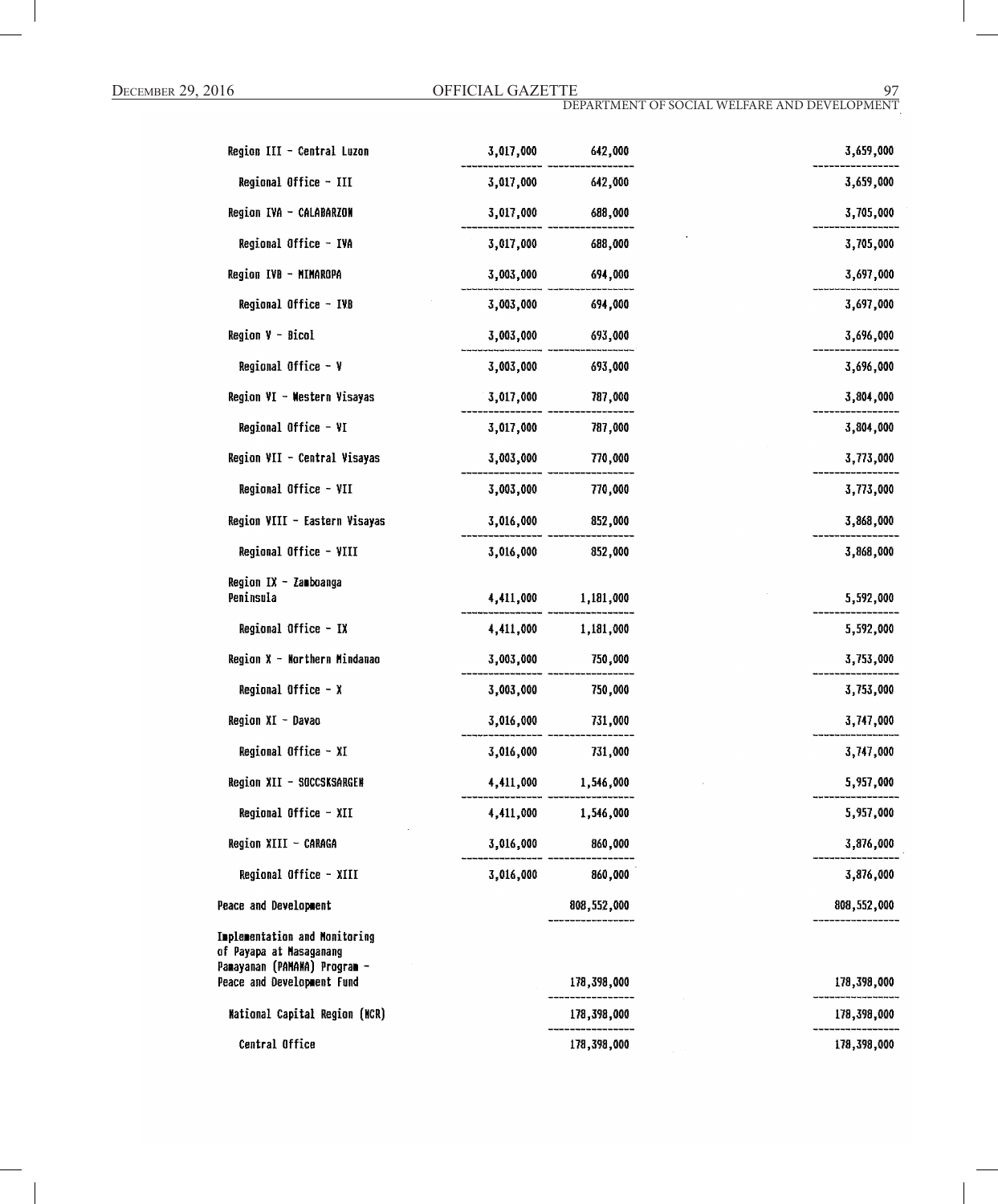| <b>Implementation and Monitoring</b><br>of Payapa at Nasaganang<br>Pamayanan (PAMAHA) Program -<br>DSMD/LGU Led Livelihood                         |            | 630,154,000       | 630,154,000    |
|----------------------------------------------------------------------------------------------------------------------------------------------------|------------|-------------------|----------------|
| Mational Capital Region (NCR)                                                                                                                      |            | 630, 154, 000     | 630,154,000    |
| Central Office                                                                                                                                     |            | 630,154,000       | 630,154,000    |
| Sub-total, Locally-Funded Project(s)                                                                                                               | 72,869,000 | 896,101,000       | 968,970,000    |
| Foreign-Assisted Project(s)                                                                                                                        |            |                   |                |
| Social Protection                                                                                                                                  |            | 10,229,160,000    | 10,229,160,000 |
| <b>Poverty Reduction</b>                                                                                                                           |            | 10,229,160,000    | 10,229,160,000 |
| Kapit-Bisig Laban sa<br>Kahirapan-Comprehensive and<br>Integrated Delivery of Social<br>Services: National Community<br>Driven Development Project |            | 10,229,160,000    | 10,229,160,000 |
|                                                                                                                                                    |            |                   |                |
| Mational Capital Region (NCR)                                                                                                                      |            | 10,229,160,000    | 10,229,160,000 |
| Central Office                                                                                                                                     |            | 10,229,160,000    | 10,229,160,000 |
| Sub-total, Foreign-Assisted Project(s)                                                                                                             |            | 10,229,160,000    | 10,229,160,000 |
| Total Project(s)                                                                                                                                   | 72,869,000 | 11, 125, 261, 000 | 11,198,130,000 |
|                                                                                                                                                    |            |                   |                |

TOTAL NEW APPROPRIATIONS

Wew Appropriations, by Object of Expenditures (In Thousand Pesos)

# A. Programs/Locally-Funded Project(s)

Current Operating Expenditures

Personnel Services

- Civilian Personnel
	- **Permanent Positions**

| <b>Basic Salary</b>                 | 798,559     |
|-------------------------------------|-------------|
| <b>Total Permanent Positions</b>    | <br>798,559 |
| Other Compensation Common to All    |             |
| Personnel Economic Relief Allowance | 59,136      |
| Representation Allowance            | 10,542      |
| <b>Transportation Allowance</b>     | 10,410      |
| Clothing and Uniform Allowance      | 12,320      |
| Mid-Year Bonus - Civilian           | 66,550      |
| Year End Bonus                      | 66,550      |
| Cash Gift                           | 12,320      |

P 5,394,019,000 P121,293,184,000 P 1,020,956,000 P 362,345,000 P128,070,504,000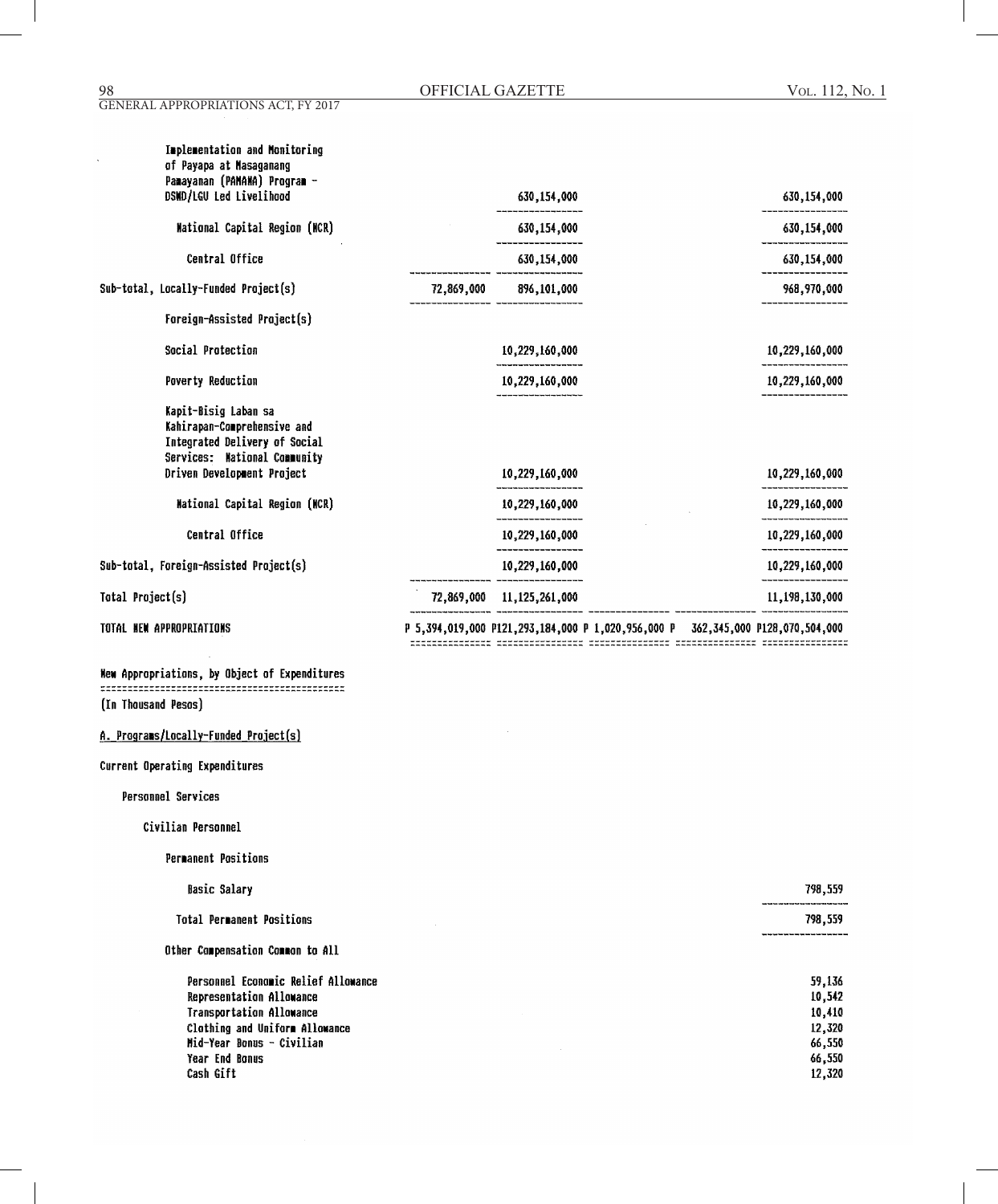| Step Increment<br>Productivity Enhancement Incentive               | 5,629<br>12,320       |
|--------------------------------------------------------------------|-----------------------|
| Total Other Compensation Common to All                             | 255,777               |
| Other Compensation for Specific Groups                             |                       |
| Magna Carta for Public Health Workers                              | 1,260                 |
| Magna Carta for Public Social Workers<br><b>Overseas Allowance</b> | 64,526<br>22,000      |
| Total Other Compensation for Specific Groups                       | 87,786                |
| Other Benefits                                                     |                       |
| <b>PAG-IBIG Contributions</b>                                      | 2,955                 |
| <b>PhilHealth Contributions</b>                                    | 7,268                 |
| Employees Compensation Insurance Premiums<br>Terminal Leave        | 2,955                 |
|                                                                    | 10,414                |
| <b>Total Other Benefits</b>                                        | 23,592                |
| Non-Permanent Positions                                            | 4,228,305             |
| <b>Total Personnel Services</b>                                    | 5,394,019             |
| Maintenance and Other Operating Expenses                           |                       |
| <b>Travelling Expenses</b>                                         | 746,927               |
| Training and Scholarship Expenses                                  | 996,150               |
| Supplies and Materials Expenses                                    | 724,981               |
| Utility Expenses<br><b>Communication Expenses</b>                  | 126,691               |
| Awards/Rewards and Prizes                                          | 483,332<br>10,293     |
| Confidential, Intelligence and Extraordinary Expenses              |                       |
| Extraordinary and Miscellaneous Expenses                           | 6,498                 |
| Professional Services                                              | 2,967,175             |
| General Services                                                   | 158,843               |
| Repairs and Maintenance<br>Financial Assistance/Subsidy            | 359,512               |
| Taxes, Insurance Premiums and Other Fees                           | 113,688,207<br>38,867 |
| Labor and Wages                                                    | 58,885                |
| Other Maintenance and Operating Expenses                           |                       |
| Advertising Expenses                                               | 147,286               |
| Printing and Publication Expenses                                  | 30,295                |
| Representation Expenses<br>Transportation and Delivery Expenses    | 127,422               |
| Rent/Lease Expenses                                                | 25,033<br>73,834      |
| Membership Dues and Contributions to Organizations                 | 201                   |
| Subscription Expenses                                              | 155,397               |
| Other Maintenance and Operating Expenses                           | 367,355               |
| Total Maintenance and Other Operating Expenses                     | 121, 293, 184         |
| <b>Financial Expenses</b>                                          |                       |
| <b>Bank Charges</b>                                                | 1,020,956             |
| <b>Total Financial Expenses</b>                                    | 1,020,956             |
| Total Current Operating Expenditures                               | 127,708,159           |